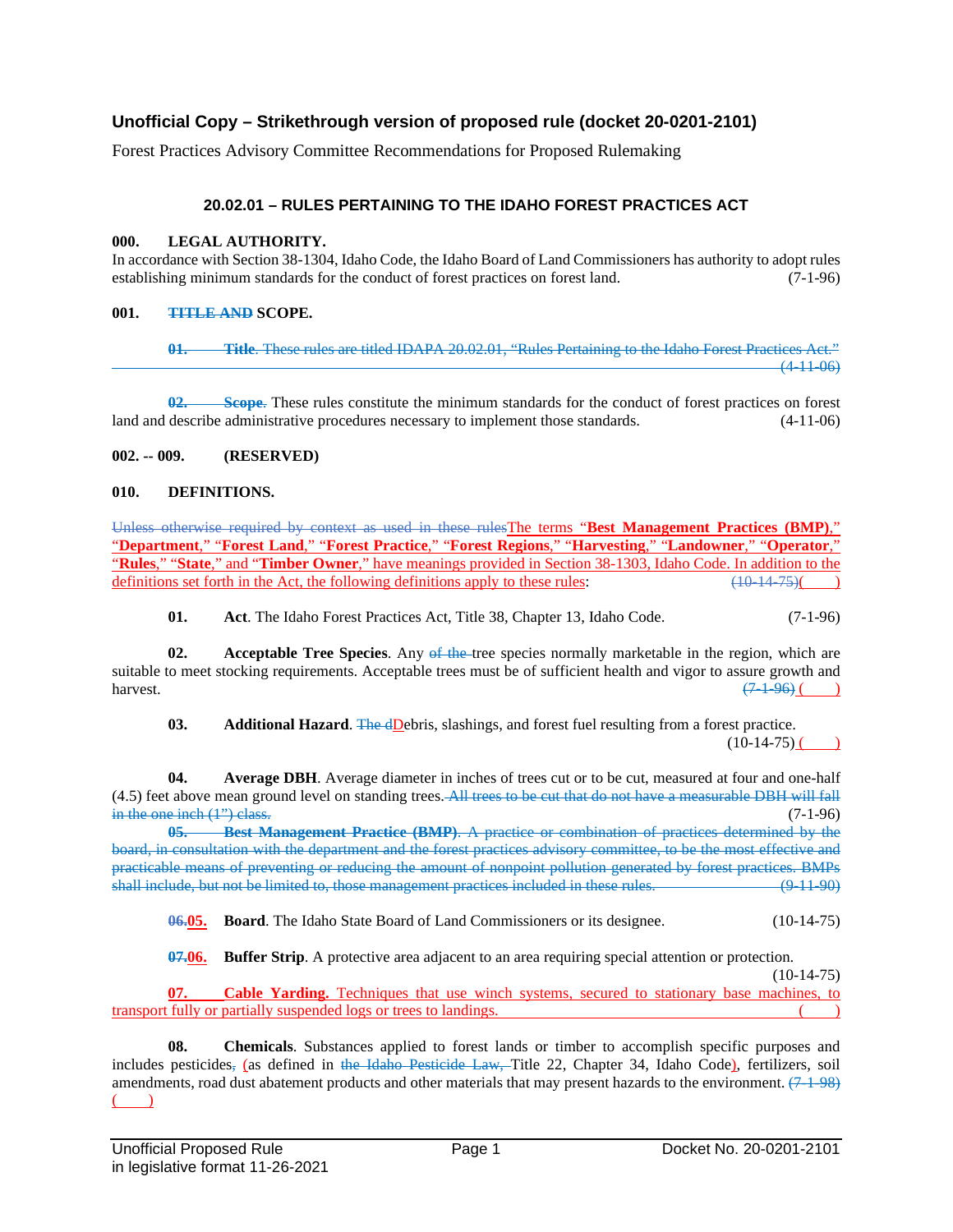**09. Constructed Skid Trail**. A skid trail created by the deliberate cut and fill action of a dozer or skidder blade resulting in a road-type configuration. (7-1-96)

**10. Commercial Products**. Saleable forest products of sufficient value to cover cost of harvest and transportation to available markets. (4-11-06)

**11. Condition of Adjoining Area**. Those fuel conditions in adjoining areas that relate to spread of fire onomic values of the adjoining that area. and to economic values of the adjoining that area.

12. **Contaminate**. To introduce into the atmosphere, soil, or water sufficient quantities of substances that are injurious to public health, safety, or welfare; or to domestic, commercial, industrial, agricultural or recreational uses; or to livestock, wildlife, fish or other aquatic life.  $(4-11-06)$ uses; or  $\leftrightarrow$  livestock, wildlife, fish or other aquatic life.

**13. Cross-DitchDrain**. A diversion, ditch and/depression, slope, or hump in a trail or road for the purpose of carrying surface water runoff into the vegetation, duff, ditch, or other dispersion area so that it does not gain the volume and velocity which causes soil movement and erosion.to minimize volume and velocity of runoff which might cause soil erosion.  $(3-13-90)$  (

**14. Cull**. Nonmerchantable Non-marketable, alive, standing trees of greater height taller than twenty (20) feet.  $\frac{124.78}{1.24.78}$ (20) feet.  $\frac{(1-24-78)()}{20}$ 

**15. Department**. The Idaho Department of Lands. (10-14-75)

**16.15. Deterioration Rate**. Rate of natural decomposition and compaction of fuel debris which decreases the hazard and varies by site. (1-24-78)

**17.16. Director.** The Director of the Idaho Department of Lands or his designee. (10-14-75)

**18.17. Emergency Forest Practice**. A forest practice initiated during or immediately after a fire, flood, windthrow, earthquake, or other catastrophic event to minimize damage to forest lands, timber, or public resources.  $(10-14-75)$ 

**19.18. Fertilizers**. Any substance or any combination or mixture of substances used principally as a source of plant food or soil amendment. (10-14-75)

**20.19. Fire Trail**. Access routes that are located and constructed in a manner to be either useful in fire control efforts or deterring the fire spread deterrence in the hazard area.  $(10-14-75)$  ()

**21. Forest Land**. Federal, state and private land growing forest tree species which are, or could be at maturity, capable of furnishing raw material used in the manufacture of lumber or other forest products. The term includes federal, state and private land from which forest tree species have been removed but have not yet been restocked. It does not include land affirmatively converted to uses other than the growing of forest tree

 $(7-1-96)$ 

**22. Forest Practice**. (10-14-75)

The harvesting of forest tree species including felling, bucking, yarding, decking, loading and hauling; road construction, improvement or maintenance including installation or improvement of bridges, culverts or structures which convey stream flows within the operating area; also including the clearing of forest land for conversion to non-forest use when harvest occurs; (7-1-98)

Road construction, reconstruction or maintenance of existing roads including installation or improvement of bridges, culverts or structures which convey streams not within the operating area associated with harvesting of forest tree species: (7.1.98) harvesting of forest tree species;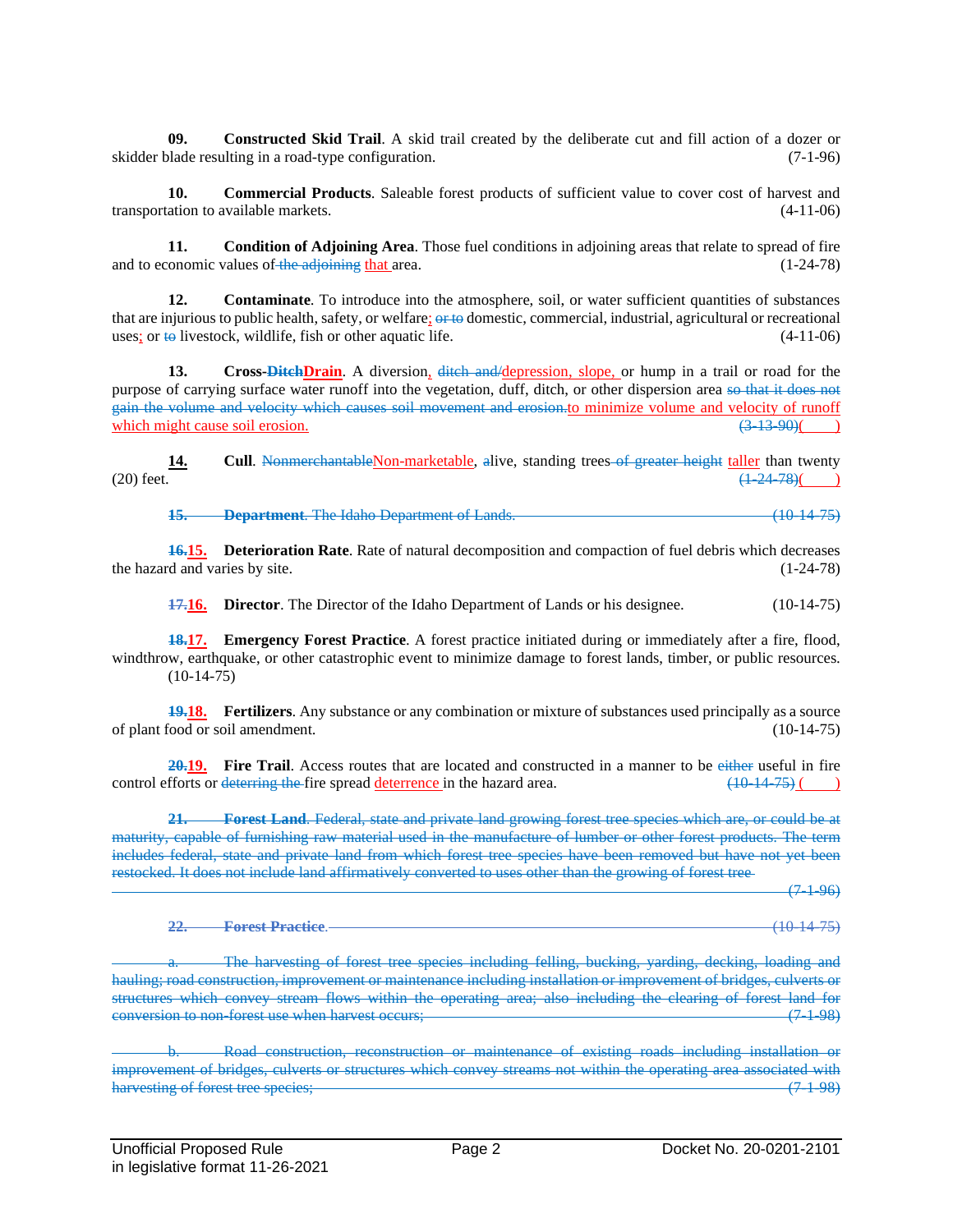|    | $\mathbf{p}_{\mathbf{a}}$ forestation:    |  |
|----|-------------------------------------------|--|
| J. | <b>Refugeement</b><br>___________________ |  |
|    |                                           |  |
|    |                                           |  |

Use of chemicals for the purpose of managing forest tree species or forest land; (7-1-98)

The management of slash resulting from harvest, management or improvement of forest tree species or the use of prescribed fire on forest land. (7-1-98)

f. "Forest Practice" shall not include preparatory work such as tree marking, surveying, and road flagging or removal or harvesting of incidental vegetation from forest lands; such as berries, ferns, greenery, mistletoe, herbs, mushrooms, or other products which cannot normally be expected to result in damage to forest soils, timber, or public resources. (10-14-75)

**23. Forest Regions**. Two (2) regions of forest land: one (1) being north of the Salmon River and one (1) being south of the Salmon River. (7.1.96)

**24. Forest Type**. Five forest types in Idaho are defined as follows: (3-20-14)

**a.** North Idaho grand fir/western red cedar (NIGF): moist to wet interior forests with western red cedar, western hemlock, and grand fir being primary climax species, found in forests north of the Clearwater/ and Lochsa Rivers. (3-20-14)

**b.** Central Idaho grand fir/western red cedar (CIGF): productive conifer forests found in forests between the Lochsa River Basin and the Salmon River, characterized by stands having western red cedar and grand fir as climax species, with a mixed-conifer overstory increasingly comprised of ponderosa pine, Douglas-fir, and larch in the river breaks canyon-lands. Stocking levels are generally lower than that of the NIGF stands. (3-20-14)

South Idaho grand fir (SIGF): mixed-conifer forests, dominated by ponderosa pine and Douglas-fir, found south of the Salmon River with grand fir and occasionally western red cedar being the stand climax species.  $(3-20-14)$ 

Western hemlock-subalpine fir (WH): higher-elevation, moist, cool interior forests dominated by<br>k. mountain hemlock, and/or subalpine fir.<br>(3-20-14) western hemlock, mountain hemlock, and/or subalpine fir.

**e** Douglas-fir-ponderosa pine (PP): drier forests dominated by ponderosa pine and Douglas-fir, generally found in lower-elevation, dry sites. (3-20-14)

25.20. **Fuel Quantity**. The diameter, the number of stems and the predominate predominant species to be cut or already cut, and the size of the continuous thinning block, all of which determine quantity of fuel per unit of area.  $\frac{(1-24-78)()}{24-78}$ 

26.21. **Ground-Bbased Equipment.** Mobile equipment such as trucks, tractors, dozers, skidders, excavators, loaders, mechanized harvesters and forwarders used for harvesting, site preparation or hazard reductionforest practices. This does not include cable systems associated with stationary yarding equipment. (4-4- $\frac{13}{2}$ ( )

**27.22. Habitat Types**. Forest land capable of producing similar plant communities at climax. $(7\frac{1}{2}\cdot96)$  (

**28. Harvesting**. A commercial activity related to the cutting or removal of forest tree species to be used as a forest product. A commercial activity does not include the cutting or removal of forest tree species by a person for his own personal use. (10-14-75)

**29.23. Hazard**. Any vegetative residue resulting from a forest practice which constitutes fuel. (1-24-78)

**30.24. Hazard Offset**. Improvements or a combination of practices which reduces the spread of fire and  $\frac{10-14-75}{20}$ increases the ability to control fires.

 $\mathcal{L}$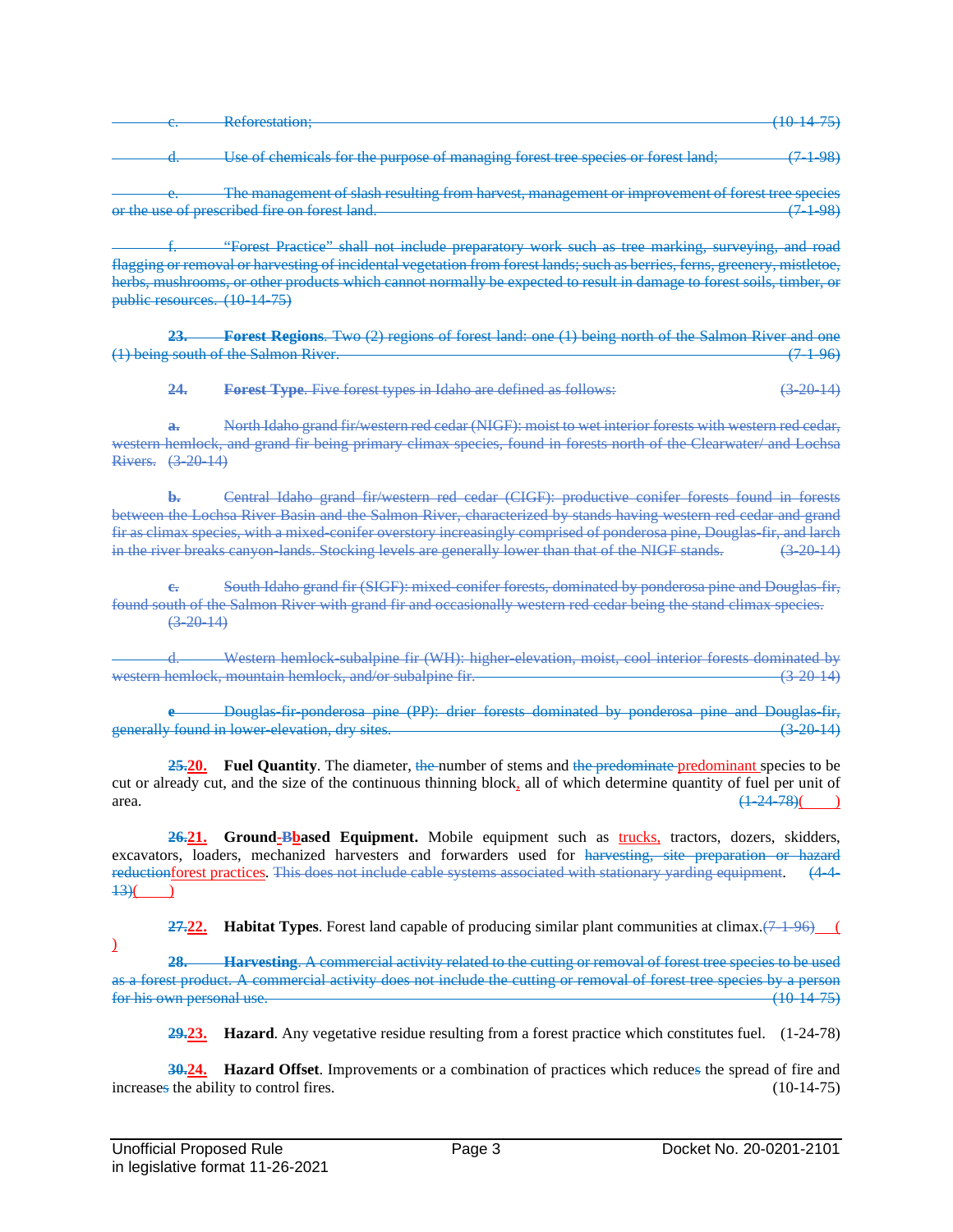**31.25. Hazard Points**. The number of points assigned to certain hazardous conditions on an operating area, to actions designed to modify those conditions on the same area or to actions by the operator, timber owner or landowner to offset those the hazardous conditions on the same-operating area.  $\left(1\right.24\right.78)$  (e) landowner to offset those the hazardous conditions on the same-operating area.

**32.26. Hazard Reduction**. The burning or physical reduction of slash by treatment in some manner which will reduce the risk from fire-after treatment.  $(10-14-75)$  ()

**33.27. Lake**. A body of perennial standing open water, natural or human-made, larger than one (1) acre in size. Lakes include the beds, banks or wetlands below the ordinary high water mark. Lakes do not include drainage or irrigation ditches, farm or stock ponds, settling or gravel ponds. Any reference in these rules to Class I streams shall also applyies to lakes.  $(7-1-96)$  ( )

**34. Landowner**. A person, partnership, corporation, or association of whatever nature that holds an ownership interest in forest lands, including the state. (10-14-75)

**35.28. Large Organic Debris (LOD)**. Live or dead trees and parts or pieces of trees thereof that are large enough; or longer enough than the channel width or twenty (20) feet; or sufficiently buried in the stream bank or bed to be stable during high flows. Pieces longer than the channel width or longer than twenty (20) feet are considered stable. LOD creates diverse fish habitat and stable stream channels by reducing water velocity, trapping stream gravel and allowing scour pools and side channels to form.  $(3.13.90)$  ( $(3.13.90)$ ) and allowing scour pools and side channels to form.

36. Merchantable Material. That portion of forest tree species suitable for the manufacture of commercial products which can be merchandised under normal market conditions.

37. Merchantable Stand of Timber. A stand of trees that will yield logs or fiber: (7-1-96)

Suitable in size and quality for the production of lumber, plywood, pulp, or other forest products;  $(10.14-75)$ 

Of sufficient value at least to cover all costs of harvest and transportation to available markets.  $(10-14-75)$ 

**38.29. Noncommercial Forest Land**. Habitat types not capable of producing twenty (20) cubic feet of per per acre per vear.  $(7.1.96)$  (20)  $\frac{\text{wood fiber}}{39}$  per acre per year.  $\frac{(7.1-96)}{(1.1-7.5)}$ **39. Operator**. A person who conducts or is required to conduct a forest practice.

**40.30. Operating Area**. That area where a forest practice is taking place or will take place. (1-24-78)

**41.31. Ordinary High Water Mark**. That mark on all water courses, which will be found by examining the beds and banks and ascertaining where the presence and action of waters are so common and usual, and so long continued in all ordinary years as to mark upon the soil a character distinct from that of the abutting upland, in respect to vegetation, as that condition exists on the effective date of this chapter, or as it may naturally change thereafter.  $(10-14-75)$ 

**42.32. Outstanding Resource Water**. A high-quality water, such as water of national and state parks and wildlife refuges and water of exceptional recreational or ecological significance, which has been so designated by the legislature. ORW constitutes as outstanding national or state resource that requires protection from nonpoint activities, including forest practices, that which may lower water quality.  $(7-1-96)$  ()

43. Partial Cutting. The well distributed removal of a portion of the merchantable volume in a stand of timber. This includes seed tree, shelterwood, or individual tree selection harvesting techniques. (10-14-75)

**44.33. Prescribed Fire**. The controlled application of fire to wildland fuels, in either their natural or modified state, under such conditions of weather, fuel moisture and soil moisture, to that allow the fire to be confined to a predetermined area and at the same time to while produceing the intensity of heat and rate of spread required to meet planned objectives.  $(7.196)$  ( $(7.196)$ ) meet planned objectives.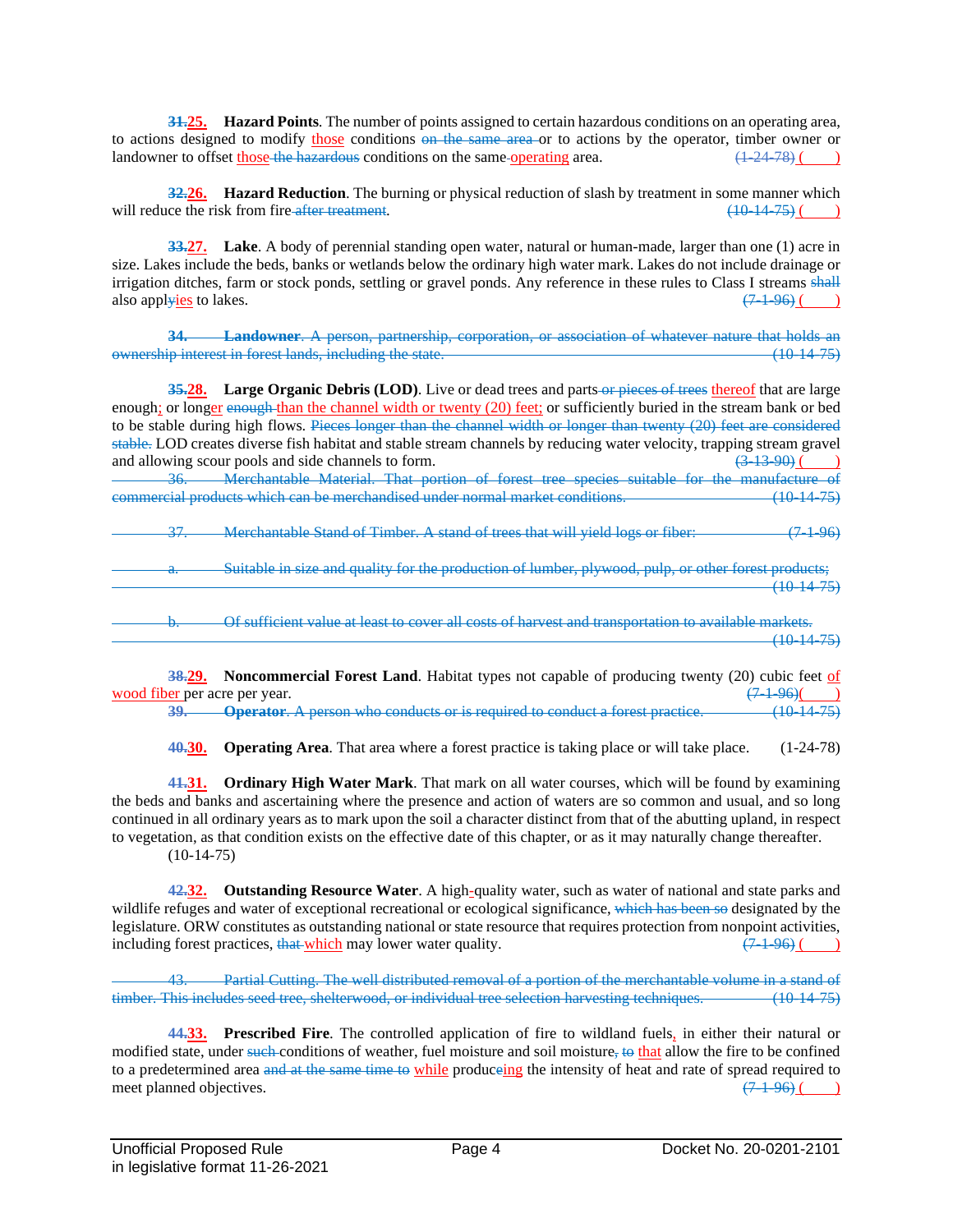**45.34. Present Condition of Area**. The amount or degree of hazard present before a thinning operation commences. (1-24-78)

**46.35. Public Resource**. Water, fish, and wildlife, and in addition means capital improvements of the State or its political subdivisions.  $\left(10-14-75\right)$  (a)

47.36. **Reforestation**. The eEstablishment of an adequately stocked stand of trees of species acceptable to the dDepartment to replace the onesthose removed by a harvesting or a catastrophic event on commercial forest land. (10-14-75)

**48.37. Relative Stocking**. A measure of site occupancy calculated as a ratio-comparison of actual stand density to the biological maximum density for a given forest type. This ratio, expressed as a percentage, shows the extent to which trees utilize a plot of forestland. This term was used in the Class I tree retention rule (030.07.e.ii) and has been replaced with Weighted Tree Count as described in the same rule.  $(3\,20\,14)$  ( $(3\,20\$ and has been replaced with Weighted Tree Count as described in the same rule.

**49.38. Relief Culvert**. A structure to relieve surface runoff from roadside ditches to prevent excessive buildup involume and velocity. (10-14-75)

**50. Rules**. Rules adopted by the Board pursuant to Section 38-1304, Idaho Code. (7-1-96)

**51.39.** Slash. Any vegetative residue three inches (3") and under or less in diameter resulting from a forest practice or the clearing of land.  $(7\ 1\ 96)$ 

**52.40. Site**. An area with the combination of biotic, climatic, and soil conditionsconsidered as to its or ecological factors with reference to that create capacity to produce for forest vegetation; the combination of biotic, elimatic, and soil conditions of an area. climatic, and soil conditions of an area.

**53.41.** Site Factor. A combination of percent of average ground slope and predominate predominant aspect rest precise operating area which relate to rate of fire spread. (4.24.78) (4.24.78) of the forest practice operating area which relate to rate of fire spread.

**54.42. Site-Specific Best Management Practice**. A BMP that is adapted to and takes account of the specific factors influencing water quality, water quality objectives, on-site conditions, and other factors applicable to the site where a forest practice occurs, and which has been approved by the Department, or by the Board in consultation with the Department and the Forest Practices Advisory Committee.  $(7.1-96)$  ()

**55.43. Size of Thinning Block**. Acres of continuous fuel creating an additional hazard within an forest practice operating area. Distance between the perimeter of thinning blocks containing continuous fuel must be a minimum of six (6) chains apart to qualify as more than one (1) block. minimum of six  $(6)$  chains apart to qualify as more than one  $(1)$  block.

| 56.44.        | <b>Snags.</b> Dead, standing trees taller than twenty (20) feet and greater in height. | $(1-24-78)$           |
|---------------|----------------------------------------------------------------------------------------|-----------------------|
|               | <b>57.45.</b> Soil Erosion. Movement of soils resulting from forest practices.         | $(10-14-75)$          |
| <b>58.46.</b> | <b>Soil Stabilization.</b> The minimizing of soil movement.                            | $(10-14-75)$          |
| $59-$         | State. The state of Idaho or other political subdivision thereof.                      | <del>(10-14-75)</del> |

**60.47. Stream**. A natural water course of perceptible extent with definite beds and banks which confines and conducts continuously or intermittently flowing water. Definite beds are defined as having a sandy or rocky bottom which results from the scouring action of water flow. Any reference in these rules to Class I streams shall also apply applies to lakes. apply applies to lakes.

**a.** Class I streams are used for domestic water supply or are important for the spawning, rearing or migration of fish. Such waters shall be considered to be Class I upstream from the point of domestic diversion for a<br>minimum of one thousand three hundred and twenty (1.320) feet. (1.329) for a state of the state of the st minimum of one thousand three hundred and twenty  $(1,320)$  feet.

**b.** Class II streams are usually headwater streams or minor drainages that are used by only a few, if any, fish for spawning or rearing. Where fish use is unknown, consider streams as Class II where the total upstream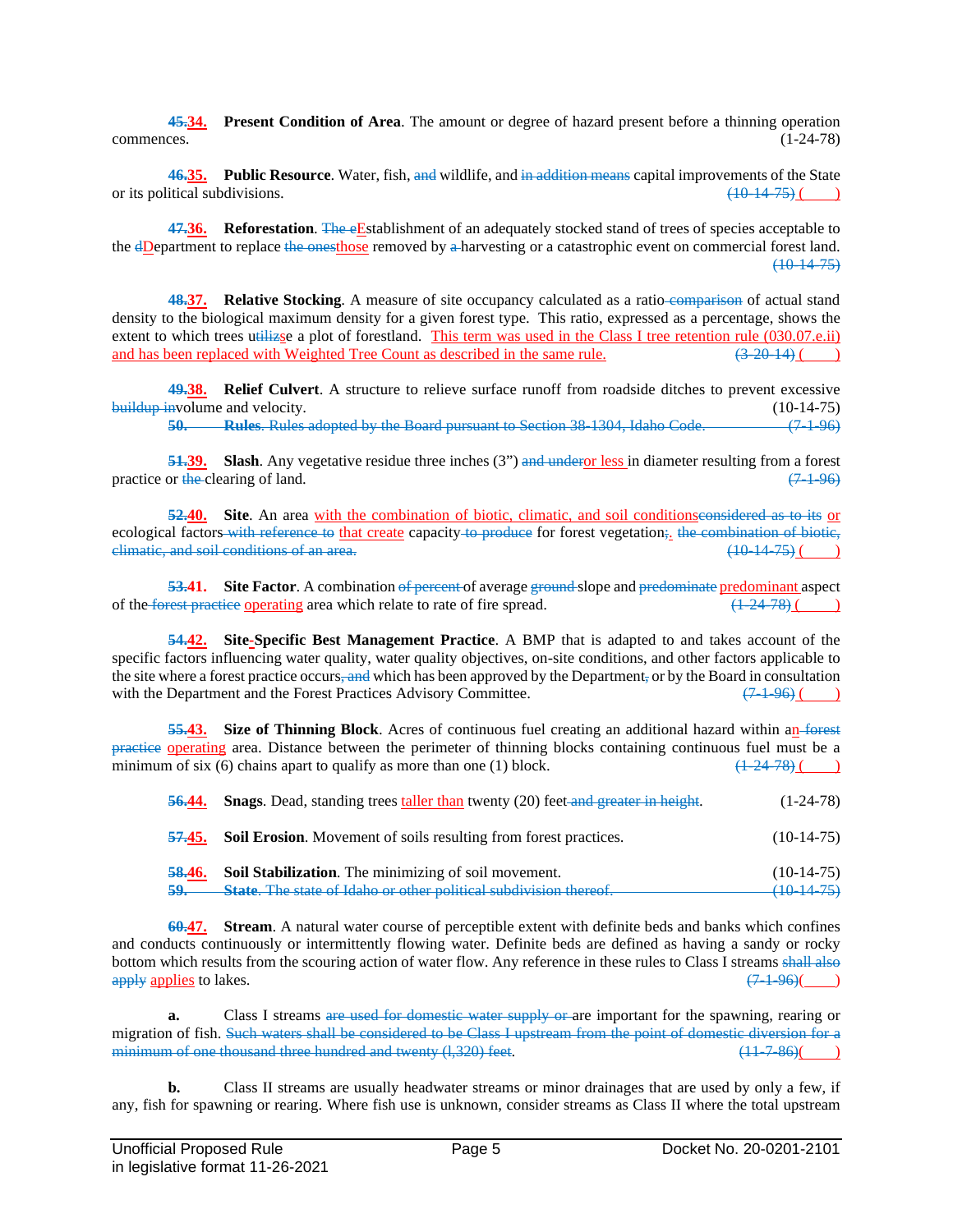watershed is less than two hundred and forty (240) acres in the north forest region and four hundred and sixty (460) acres in the south forest region. Their principle principal value lies in their influence on water quality or quantity downstream in Class I streams.  $(7.1-96)$  (and  $(7.1-96)$ )





**CLASS 1 STREAM PROTECTION ZONE**

 $(7, 1, 96)$ 

**d.** Class II Stream Protection Zone (SPZ) means the area encompassed by a minimum slope distance of thirty (30) feet on each side of the ordinary high water marks. (Figure 2.) For Class II streams that do not contribute surface flow into Class I streams, a variance to this requirement may be requested. In no case will this width be less than five (5) feet slope distance on each side of the ordinary high water marks. Operators must provide for soil stabilization and water filtering effects by leaving undisturbed soils in widths sufficient to prevent washing of sediment. In no case shall this width be less than five (5) feet slope distance on each side of the ordinary high water marks.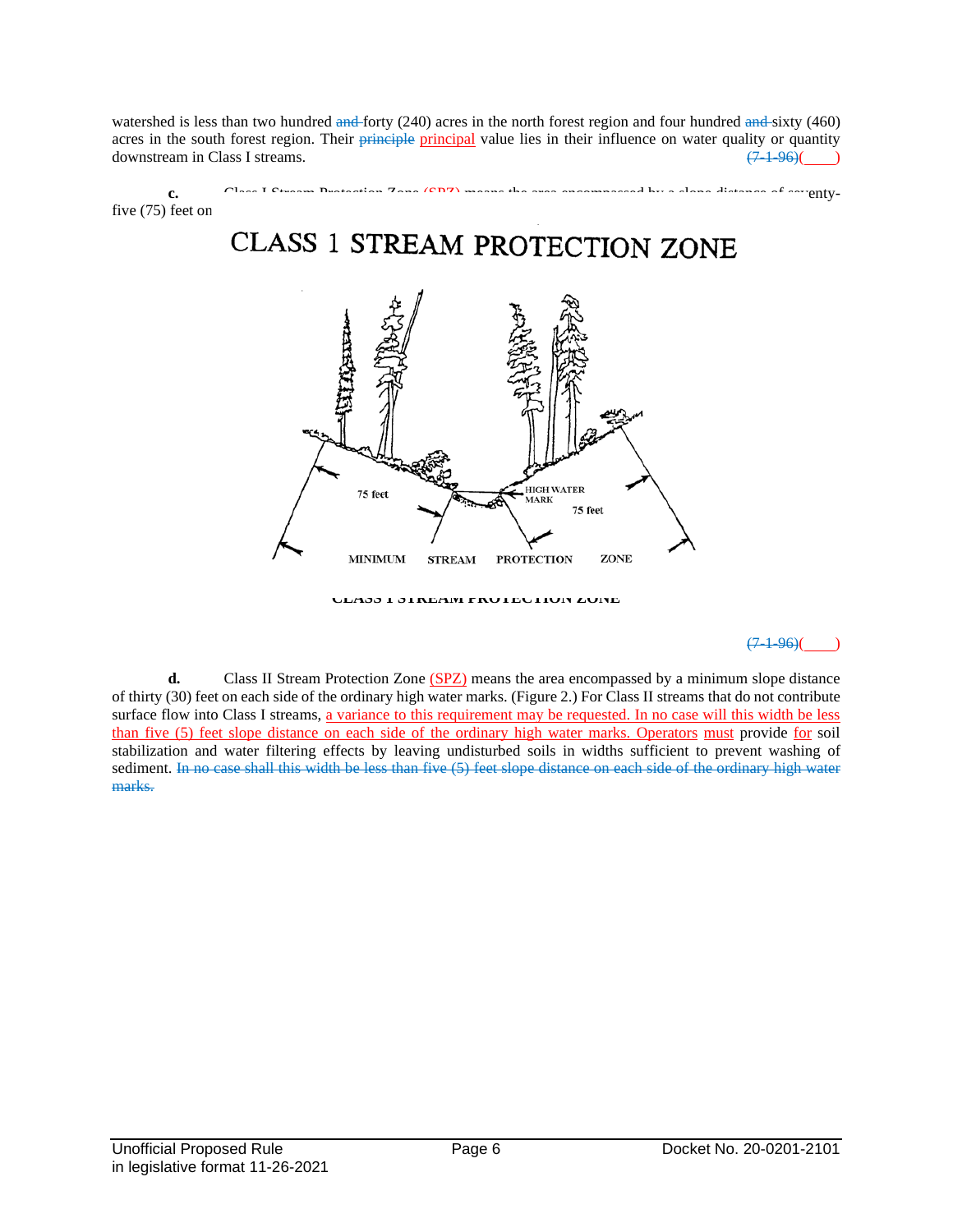# **FIGURE 2 CLASS II STREAM PROTECTION ZONE**

# LASS II STREAM PROTECTION ZONE



 $(7-1-96)$ ( )

**61. Timber Owner**. A person, partnership, corporation, or association of whatever nature, other than the landowner, that holds an ownership interest in forest tree species on forest land. (10-14-75)

**62.48. Time of Year of Forest Practice**. Parts of a year assigned hazard points when Those combinations of months during which time the forest practice is taking takes place. Points assigned are: October through December - two (2) points; August through September - four (4) points; January through April - seven (7) points; May through July - ten (10) points.  $(1-24-78)$  (

**49. Traction-Assisted Harvesting.** Techniques that use winch systems to tether ground-based equipment to a stationary base for stabilizing and assisting steep-slope operation. Cable tension from the winch will be synchronized or automatically held constant. Enhanced traction for the equipment must minimize soil disturbance and risk of sediment delivery to streams.  $($ )

**50. Watershed Advisory Group.** A formal group of citizens that provides the Idaho Department of Environmental Quality with local public input and guidance regarding specific watersheds during watershed analysis and BMP development.

# **011. ABBREVIATIONS.**

| <b>01. BMP.</b> Best Management Practices. |  |
|--------------------------------------------|--|
| <b>02. LOD.</b> Large Organic Debris.      |  |
| <b>03. SPZ.</b> Stream Protection Zone.    |  |

### **0112. -- 019. (RESERVED)**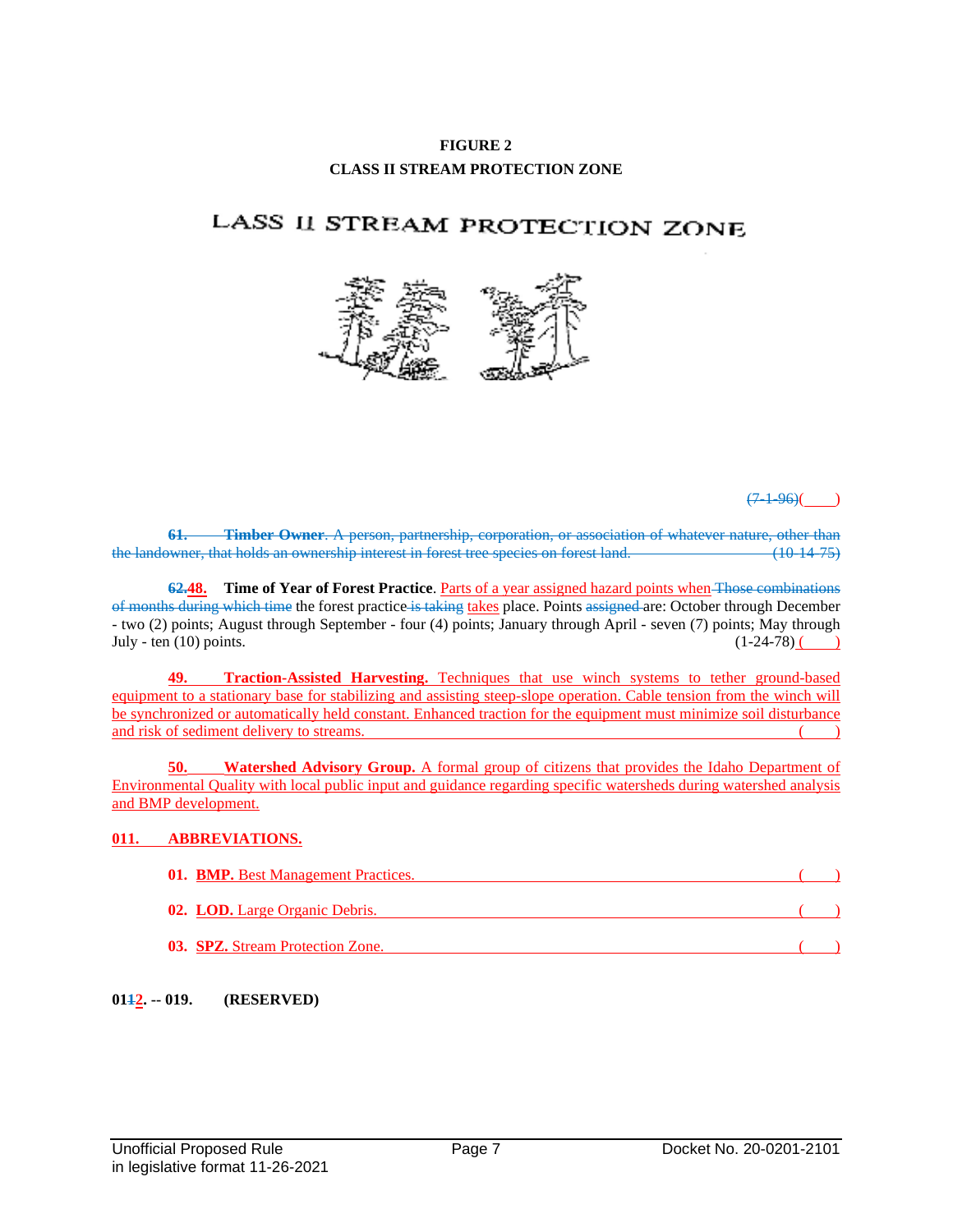#### **020. GENERAL RULES.**

**01. Compliance**. Operators must comply with Ppractices contained within a rule shall be complied with polish the purpose to which of the rule is related. to accomplish the purpose-to which of the rule is related.

**a.** If conditions of sites or activities require the application of practices which differ from those prescribed by the rules, the operator shall must obtain a variance according to the following procedure: $(8-13-85)$  (  $\mathcal{L}$ 

i. The operator shall must submit a written request for variance to the dDepartment in writing. The request shall must include a description of the site and particular conditions which necessitate a variance, and a description of proposed practices which, if applied, will result in a violation of the rules.  $(8-13-85)$  ()

ii. Within fourteen (14) calendar days the The dDepartment shallwill evaluate the request and notify the operator in writing within fourteen (14) calendar days of the determination to allow or disallow whether the variance is granted or denied request.  $(7.1-96)$  (and  $(7.1-96)$ )

iii. All practices authorized variance practices under this procedure shallmust provide for results over the long term which are equivalent or better results over the long term than the those from rule which are superseded to insurent sure site productivity, water quality and fish and wildlife habitat. A variance can may be applied only at approved sites.  $(\frac{8}{13} \cdot \frac{35}{1})$ approved sites.  $\left(8\frac{13\,85}{6}\right)$  (

**b.** Practices shallmust also be in compliance with the Stream Channel Alteration Protection Act (Title 42, Chapter 38, Idaho Code) ,; Idaho Water Quality Standards and Waste Water Treatment Requirements (Title 39, Chapter l, Idaho Code),; the Idaho Pesticide Law (Title 22, Chapter 34, Idaho Code), and the Hazardous Waste Management Act of 1983 (Title 39, Chapter 44, Idaho Code), and rules and regulations pursuant theretopromulgated thereunder.  $\frac{(8.13-85)}{6.8.13-8.5}$  (b)

**c.** Water may be diverted from a stream and used at any time to carry out Idaho forest practices and for forest road dust abatement, provided that: 1) The total daily volume diverted is no greater than two-tenths (0.2) acre-feet (65,170 gallons) from a single stream; and 2) The rate of diversion shallis no greater than never exceed twenty-five  $(25)$  percent  $(25%)$  of the rate of flow then available in the stream at the point of diversion for these purposes.  $(5-8-09)$  ( )

i. No person shallmay, under this Section 020, divert water from an irrigation canal, irrigation reservoir, or other irrigation facility while water is lawfully diverted, stored, captured, conveyed, used or otherwise<br>physically controlled by an irrigator, irrigation district or canal company. physically controlled by an irrigator, irrigation district or canal company.

ii. If water is to be diverted No person may, under this Section 020, divert water from a stream within a water district, or from a stream from which an irrigation delivery entity diverts water, a person diverting water shall give without first providing notice to the watermaster of the intent to divert water for the purposes as authorized herein.  $(5-8-09)$  ( )

iii. Water diversion intakes used for diversions under Subsection 020.01 shallmust be screened with a maximum screen mesh size as follows: 1) fish-bearing Class I streams: 3/32 inch, and 2) all other streams: 1/4 inch.  $(5-8-09)$  ( )

**d.** Any alternative conservation measure having received a favorable Biological Opinion or Incidental Take Permit from the National Marine Fisheries Service or US Fish and Wildlife Service will be considered as complying with these rules. (4-4-13)

**02. Conversion of Forest Lands**. Prior to converting forest lands to another use, the person converting the lands must file a written notification with the Department. Conversions require a notification be filed, and compliance with all These rules will continue to apply to the conversion and converting lands, except those relating to reforestation. On converted parcels larger than one (1) acre, plant acceptable vegetative cover sufficient to maintain soil productivity and minimize erosion must be planted. Cover shallmust be established within one (1) year of forest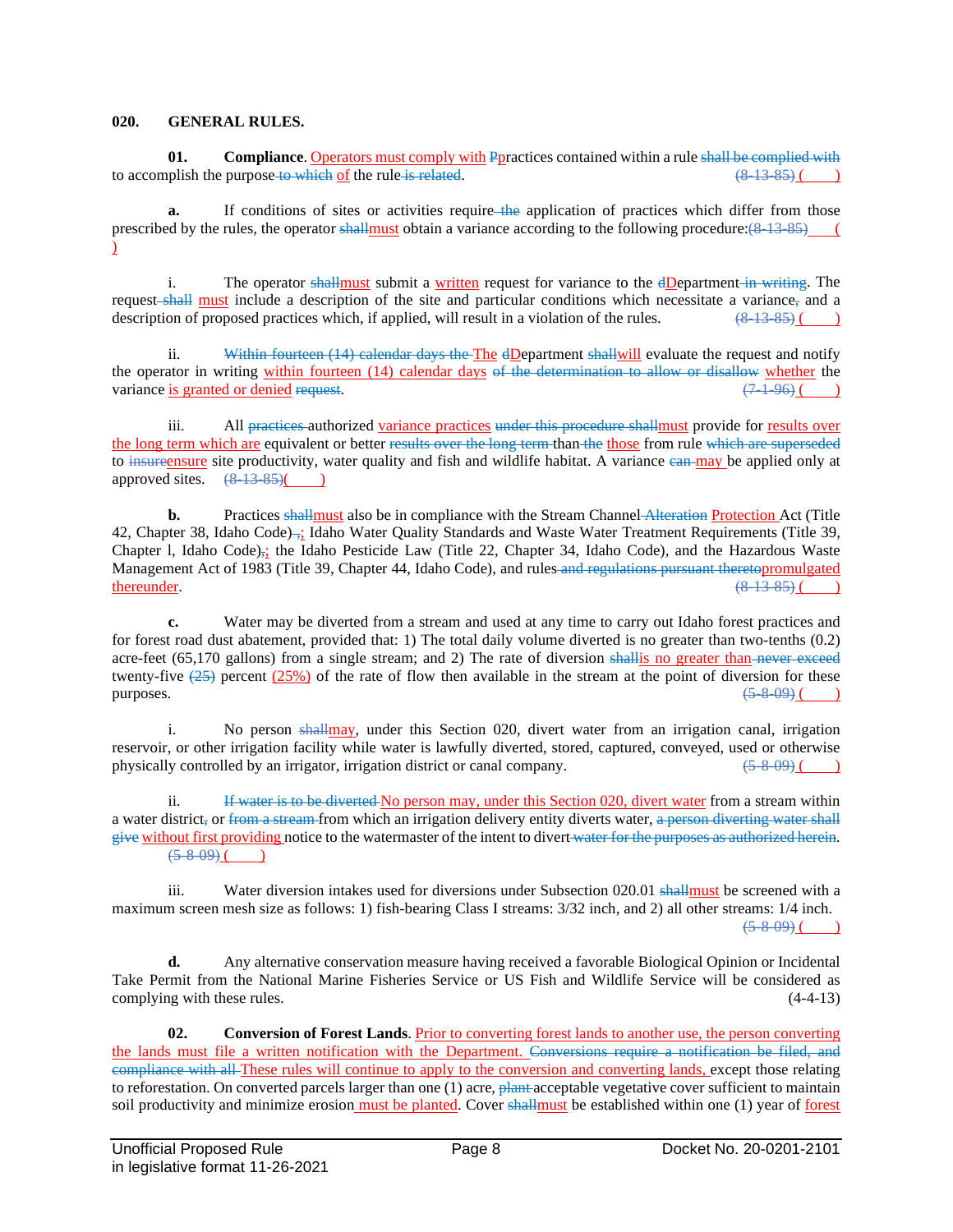practice completion of the forest practice , except that the dDirector may grant an extension of time if weather or other conditions interfere. Within three (3) years of <u>forest practice</u> completion of the forest practice, the  $dD$  inector shall will determine if the conversion has been accomplished by:  $(7\pm 96)$  ()

**a.** The presence or absence of improvements necessary for use of land for its intended purpose; (7-1-96)

**b.** Evidence of actual use of the land for the intended purpose. (10-14-75)

**c.** If the conversion has not been accomplished within three (3) years of the harvest completion of harvest, supplemental reforestation Subsection 050.06 applies. (7-1-96)

**03. Annual Review and Consultation**. The dDirector shall will, at least once each year annually, meet with other state agencies and the Forest Practices Advisory Committee and review recommendations for amendments to or repeal of these rules, new rules, or repeal of rules. He shallwill then report to provide the bBoard a summary of such any meetings or meetings, together with recommendations for amendments to rules, new rules, or repeal of regarding these rules.  $(10-14-75)$  ()

**04. Consultation**. The dDirector shallmay consult with other state agencies and departments concerned with the management of forest environment where expertise from such agencies or departments is desirable would be helpful or necessary.  $(10-14-75)$  (

**a.** These rules are approved best management practices under Idaho's Water Quality Standards-and Wastewater Treatment Requirements, IDAPA 58.01.02, (Title 39, Chapter 1, Idaho Code) reference the Forest Practice Rules as approved best management practices and The Water Quality Standards describe a procedure offor modifying the practices based on monitoring and surveillance. The dDirector shallwill review petitions from Idaho Department of Environmental Quality for changes or additions to these rules according to Administrative Procedures Act (Title 67, Chapter 52, Idaho Code) and make recommendations for modification to the Board of Land  $Commissioners. (9.20.88)$  ( )

**05. Notification of Forest Practice**. (10-14-75)

**a.** Before commencing a forest practice or a conversion of forest lands the <u>operator must notify the</u> Department shall be notified as required in Paragraph 020.05.b. The notice shall be given by the operator. However, The notification may be provided by the timber owner or landowner satisfies the responsibility of the operator under this Subsection. When more than one forest practice is to be conducted in relation to harvesting of forest tree species, one notice including each forest practice to be conducted shall be filed with the department.  $(5-8-09)$  ()

**b.** The notification required by Paragraph 020.05.a. shall must be on forms prescribed and provided by the dDepartment, and shallwill identify each forest practice to be conducted, and include the name and address of the operator, timber owner, and landowner; the legal description of the operating area in which the forest practice is to be  $e$ **onducted**; whether the forest practice(s) borders an outstanding resource water and other information the dDepartment considers necessary for the administration of the rules adopted by the board under Section 38-1304, Idaho Code. No forest practice may begin until the applicable All notifications must be is formally accepted by the dDepartment before any forest practice may begin. Promptly upon formal acceptance of the notice but not more No later than fourteen (14) calendar days from after formal acceptance of the notice, the dDepartment shallwill mail send a copy of the notice to whichever of the operator, timber owner, or and landowner that did not submit the notification. The department shalll make available to the operator, timber owner, and landowner a copy of the rules.(7-1-96)  $\mathcal{L}$ 

**c.** An The operator, timber owner, or landowner, whichever that filed the original notification, shallmust notify the dDepartment of any subsequent change in the information contained in the notice within thirty (30) calendar days of the change. Promptly upon receipt of notice of change, but not to No more thanexceed fourteen (14) calendar days from receipt of the notice, the  $d$ Department shallwill mail send a copy of the notice to whichever of the operator, timber owner, or and landowner that did not submit the notice of change.  $(7.1-96)$  ()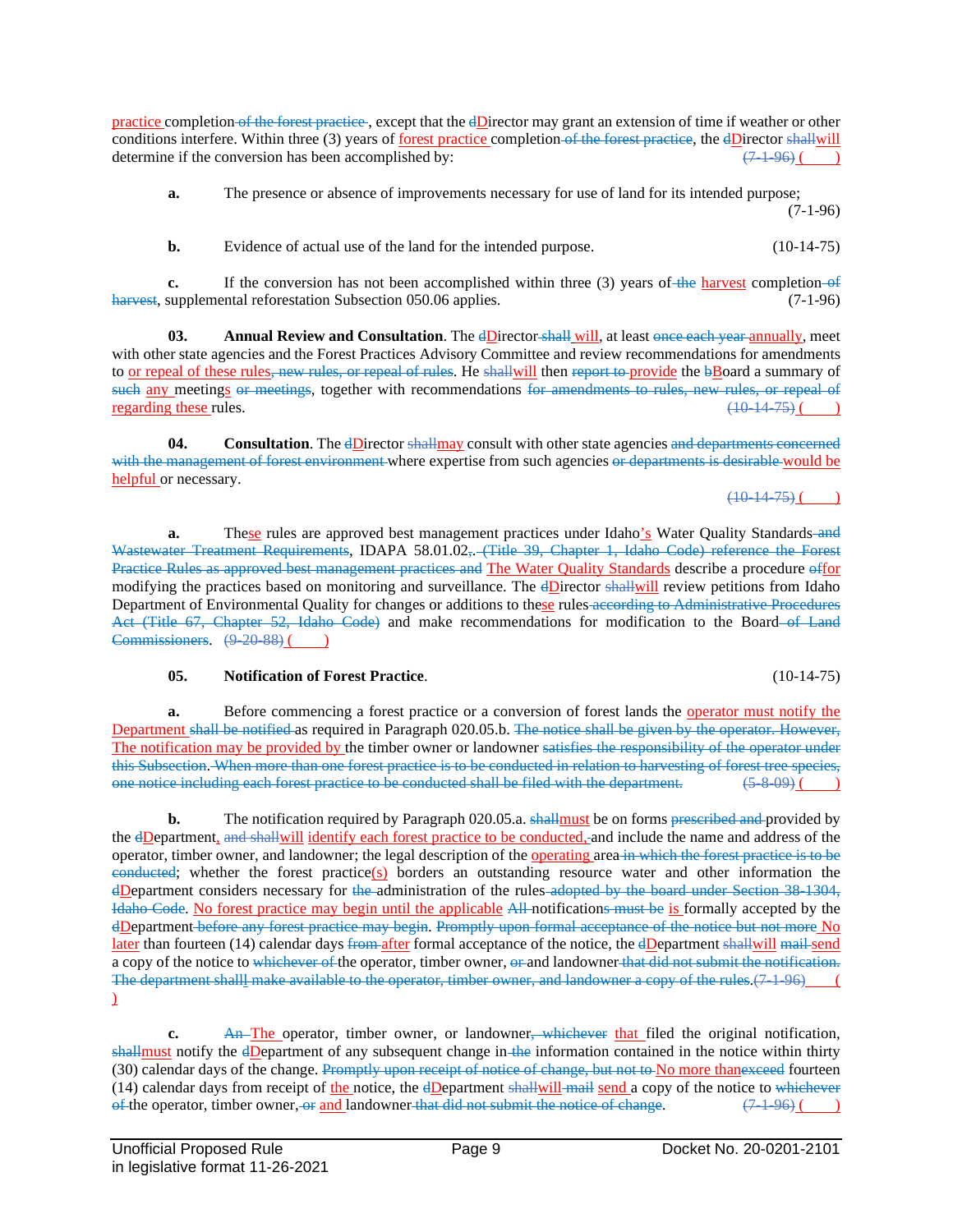**d.** The notification is valid for the same period as set forth in the certificate of compliance under Section 38-122, Idaho Code. At the expiration of the notification, iff the forest practice is continuing when the notification expires, the notification shallmust be renewed using the same procedures provided for in this subsection.  $(4-21-92)$  (

**e.** If the notification required by Paragraph 020.05.a. of this subsection indicates that the forest practice will be continuing at the notification's expiration-of the notification that the forest practice will be continuing, the operator, timber owner, or landowner must notify the Department and obtain a renewal of the notification, at least thirty (30) calendar days prior to the expiration of the notification, shallmust notify the department and obtain a renewal of the notification. Promptly upon receipt of the request for renewal, but not to exceed No more than fourteen (14) calendar days from receipt of the request, the dDepartment shallwill mail send a copy of the renewed notification to whichever of the operator, timber owner, or and landowner that did not submit the request for renewal.(7-1-96) (  $\mathcal{L}$ 

**06. Notification Exception**. A notification of Forest Practice is required for all forest practices except  $\frac{f_{\Theta}f_{\Theta}}{(7-1-98)(1-1)}$ 

**a.** Routine road maintenance, recreational uses, grazing by domestic livestock, cone picking, culture and harvest of Christmas trees on lands used solely for the production of Christmas trees, or harvesting of other minor forest products. (10-14-75)

**b.** Non-commercial cutting and removal of forest tree species by a person for his their own personal use.

 $(10-14-75)$  ( )

**c.** Clearing forest land for conversion to surface mining or dredge and placer mining operations under a reclamation plan or dredge mining permit. (9-20-88)

**07. Emergency Forest Practices**. No prior notification shall be is required for emergency forest practices necessitated by and commenced during or immediately after a fire, flood, windthrow, earthquake, or other catastrophic event. Within forty-eight (48) hours after commencement of such practice, the operator, timber owner, or landowner shallmust notify the dDirector with an explanation of and explain why emergency action was necessary. Such emergency forest practices are subject to the rules herein, except that the operator, timber owner, or landowner may take any reasonable action to minimize damage to forest lands, timber, or public resource from the direct or indirect effects of the catastrophic event.  $(7\ 1\ 96)$  ()

**08. Duty of Purchaser**. Before purchasing, contracting to purchase or accepting delivery of a forest tree species harvested from forest lands in Idaho, Tthe initial purchaser of forest tree species which have been harvested from forest lands shall, before making such purchase or contract to purchase or accepting delivery of the same, must receive and keep on file a copy of the noticefication of forest practice for required by Section 38-1306, Idaho Code relating to the harvesting practice for whichapplicable to the acquired forest tree species are being acquired by the initial purchaser. Such The notice shallmust be available for inspection upon request by the dDepartment at all reasonable times.  $(7-1-96)$  ()

**09. State Divided into Regions**. For the purpose of administering this the Act and these rules, the State is divided into two (2) forest regions: one (1) north of the Salmon River and one (1) south of the Salmon River.  $(7-1 96$ ) ( )

**10. Regions Divided into Forest Habitat Types**. For the administration purposes, of further refining the on-the-ground administration of the Act, the forest regions can be divided into Habitat Types.  $(7.1-96)$  (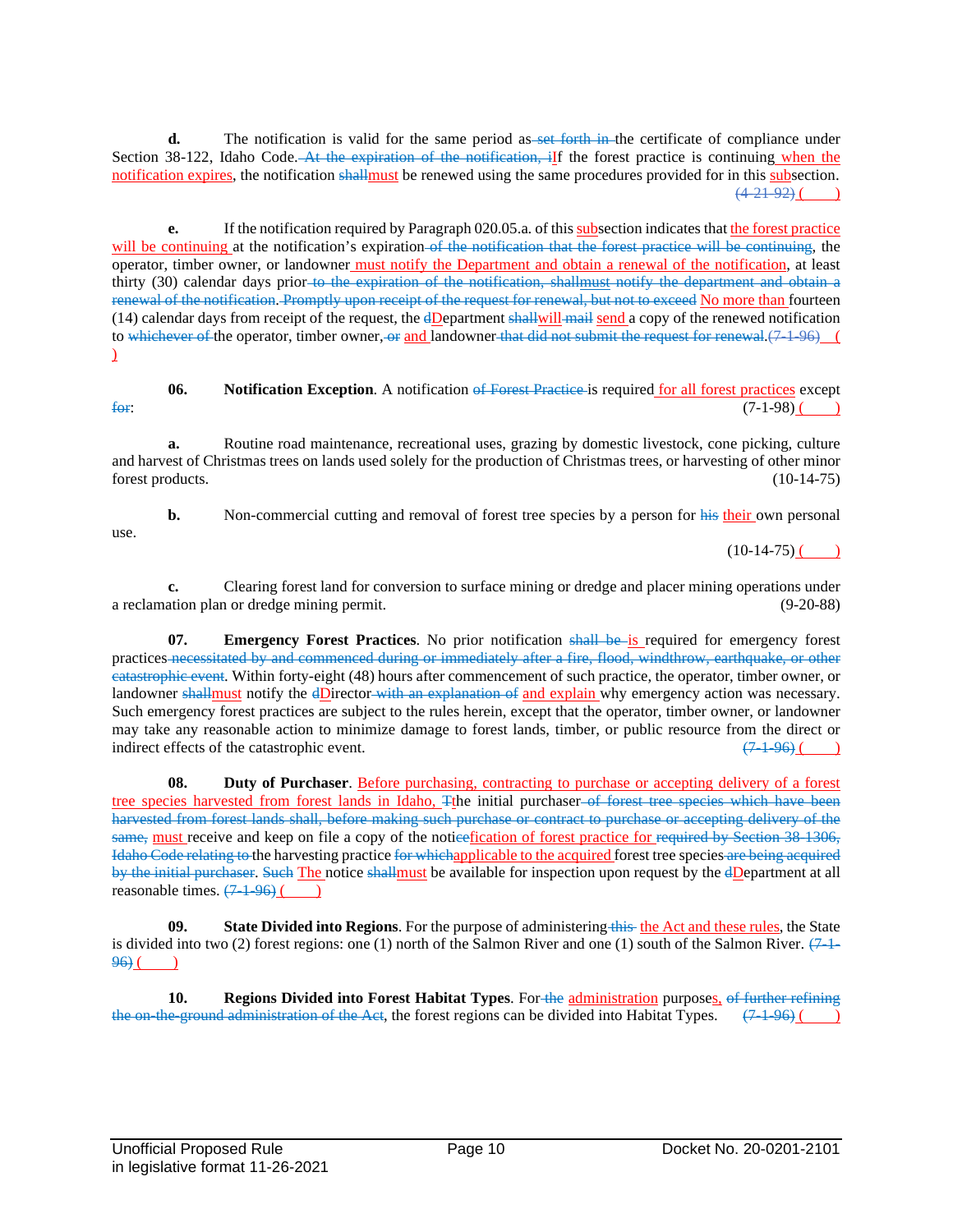#### **030. TIMBER HARVESTING.**

**01. Purpose**. Harvesting of forest tree species is a part of forest management. by which This is how wood for human use is obtained and by which how forests are established and tended. It is recognized that dDuring harvesting operations there will be a temporary disturbance to the forest environment. It is the purpose of tThese rules to establish minimum standards for forest practices that will maintain the productivity of the forest land and, minimize soil and debris entering streams, and protect wildlife and fish habitat.  $(10.14.75)$  (e) soil and debris entering streams, and protect wildlife and fish habitat.

**02. Quality of Residual Stocking**. Reforestation is required if harvesting reduces stocking of le trees below minimums of Subsection 050.04. (7-1-96) acceptable trees below minimums of Subsection 050.04.

**03. Soil Protection**. Select fFor each harvesting operation, operators should select the logging method and type of equipment adapted to the given slope, landscape and soil properties in order to minimize soil erosion. (8- $13-85$ ) ( )

**a.** An operation that uses ground-based equipment shall must not be conducted if it will cause rutting, deep soil disturbance, or accelerated erosion. On slopes exceeding forty-five percent (45%) gradient and which are immediately adjacent to a Class I or II stream, ground-based equipment, except for traction-assisted harvesting equipment, shallmust not be used withwithout an approved variance. Where slopes in the area to be logged exceed forty-five percent (45%) gradient, the operator, landowner or timber owner shall must notify the  $d$ Department of these steep slopes upon filing the notification as provided for in Subsection 020.05.  $\frac{(4-4-13)}{(4-4-13)}$ 

**b.** Limit tThe grade of constructed skid trails on geologically unstable, saturated, or highly erodible or easily compacted soils is limited to a maximum of thirty percent  $(30\%)$ .  $(7-1-96)$   $(7-1-96)$ 

**c.** In accordance with appropriate silvicultural prescriptions, keep skid trails shall be kept to the minimum feasible width and number. <u>Limit  $T$ tractors</u> used for skidding shall be limited to theat size appropriate for the iob. the job.  $(8.13-85)$  ( )

**d.** Uphill cable yarding is preferred. Wheren downhill yarding is used, take reasonable care shall be lift the leading end of the log to minimize downhill movement of slash and soils.  $(8.13.85)$  ( $\)$ )  $takeq$  to lift the leading end of the log to minimize downhill movement of slash and soils.

**04. Location of Landings, Skid Trails, and Fire Trails**. Locate landings, skid trails, and fire trails on stable areas to prevent the risk of material entering streams. (10-14-75)

**a.** Locate Aall new or reconstructed landings, skid trails, and fire trails shall be located on stable areas outside the appropriate all stream protection zones SPZs. Locate fire and skid trails where sidecasting is held to a minimum.  $(3-13-90)$  ( )

**b.** Minimize the size of a lLanding size is limited to that necessary for safe economical operation. (8- $13 - 85$ ) (

**c.** To prevent landslides, fill material used in landing construction shall must be free of loose stumps and excessive accumulations of slash. On slopes where sidecasting is necessary, stabilize landings-shall be stabilized by use of seeding, compactiong, riprapping, benching, mulching or other suitable means.  $(8-13-85)$  ()

**05. Drainage Systems**. Provide and maintain a drainage system Ffor each landing, skid trail or fire trail a drainage system shall be provided and maintained that will control the dispersal of surface water to minimize erosion.  $(4-21-92)$  ( )

**a.** Stabilize skid trails and fire trails whenever they are subject to erosion, by water-barring, crossdraining, out-sloping, scarifying, seeding or other suitable means. Keep Tthis work shall be kept current to prevent erosion prior to fall and spring seasonal runoff.  $(8-13-85)$  (

**b.** Reshape landings as needed to facilitate drainage prior to fall and spring seasonal runoff. Stabilize all landings by establishing ground cover or by some other means within one  $(1)$  year after harvesting is completed.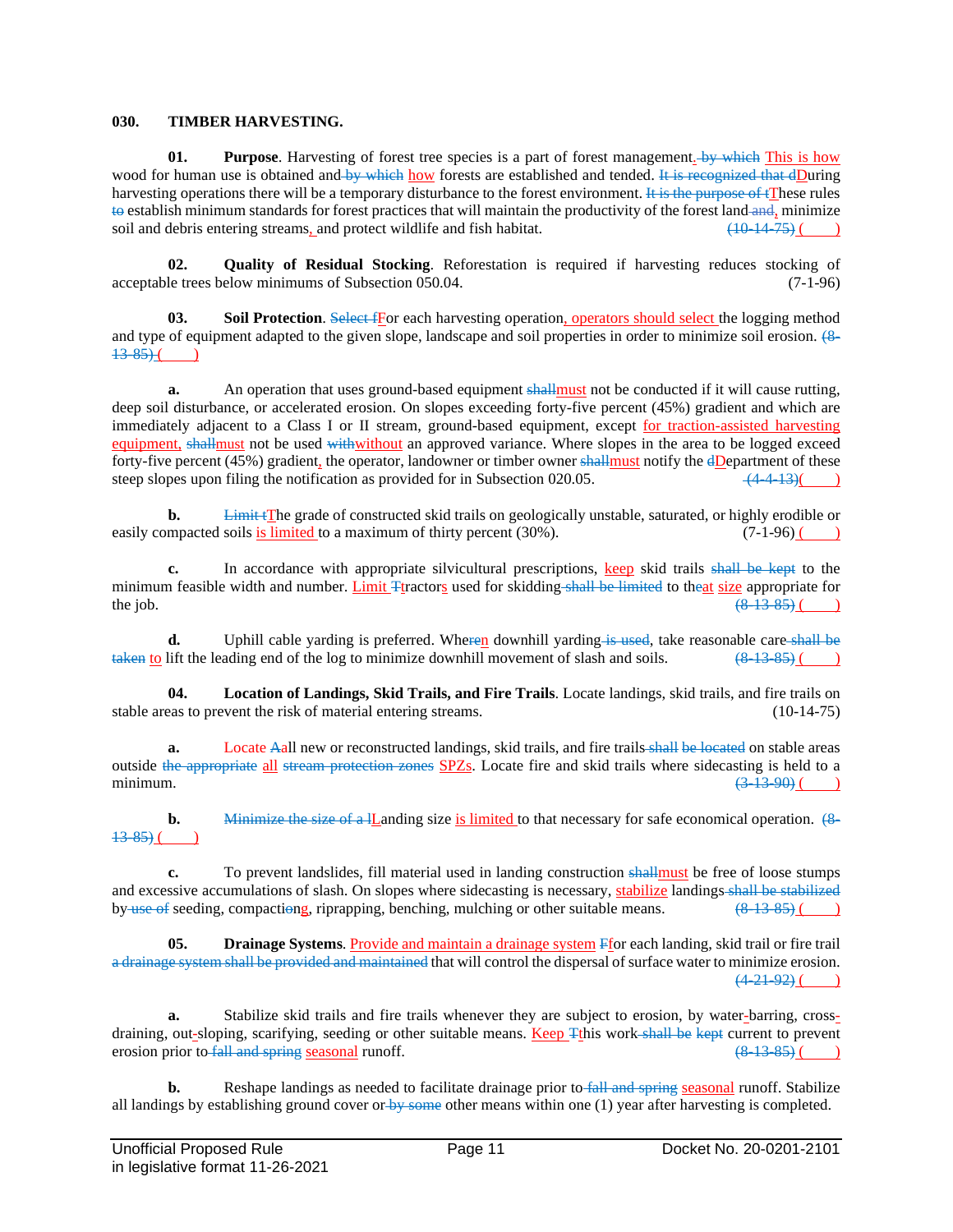# $(8, 13, 85)$  (

**06. Treatment of Waste Materials**. Leave or place Aall debris, overburden, and other waste material associated with harvesting shall be left or placed in such a manner way as to that prevents their entry by erosion, high water, or other means into streams.  $(10-14-75)$  (

**a.** Wherever possible trees shall be fFelled, bucked, and limbed trees, whenever possible, in such a manner so that the tree or any tree parts thereof will fall away from any Class I streams. Continuously remove slash that enters Class I streams as a result because of harvesting operations. Continuously remove other debris that enters Class I streams as a result because of harvesting operations whenever there is a potential for stream blockage or if the stream has the ability for transporting such debris. Place removed material five (5) feet slope distance above the ordinary high water mark.  $\left(3\frac{13}{9}\right)$  (and in the set of the set of the set of the set of the set of the set of the set of the set of the set of the set of the set of the set of the set of the set of the set of the s

**b.** Remove slash and other debris that enters Class II streams whenever there is a potential for stream blockage or if the stream has the ability for transporting the debris immediately following skidding and place removed material above the ordinary high water mark or otherwise treat as prescribed by the dDepartment. No formal variance is required.  $(11-7-86)$ 

**c.** Deposit waste material from construction or maintenance of landings and skid and fire trails in geologically stable locations outside of the appropriate Stream Protection Zone SPZ. (8-13-85)

**07. Stream Protection**. During and after forest practice operations, protect stream beds and streamside vegetation shall be protected to leave them in provide the most natural condition as possible to maintain water quality and aquatic habitat.  $(8-13-85)$  () and aquatic habitat.

**a.** Lakes require an approved site-specific riparian management prescription prior to conducting forest practices within the <del>stream protection zone</del> SPZ. (7-1-96)

**b.** Operations that utilize ground-based equipment that result in logs being skidded or forwarded in or through streams shall not be permitted. When streams must be crossed, Prior to conducting forest practice operations that cross streams using ground-based equipment, install adequate temporary or permanent structures adequate to carry stream flow; skidding or forwarding directly in or through streams or fords is not permittedshall be installed. Minimize the number of stream crossings and make direct approaches to minimize ground disturbance in the SPZ.Cross the stream at right angles to its channel if at all possible. Remove all temporary crossings immediately after use and, where applicable, cross-drain the approaches. (Construction of hydraulic structures in stream channels is regulated by the Stream Channel Protection Act - Title 42, Chapter 38, Idaho Code and Paragraphs 040.02.e and 040.02.g.). Remove all temporary crossings immediately after use and, where applicable, water bar the ends of the skid trails. (4 4 13)( )

**c.** Operation of ground-based equipment shallig not be allowed within the Stream Protection Zone SPZ except at approaches to stream crossings.  $(7-1-96)$  ()

**d.** When cable yarding is necessary, across or inside the Stream Protection Zones SPZs, it shallmust be done in such a manner as to way that minimizes stream bank vegetation and channel disturbance.  $(8-13-85)$  ()

**e.** Provide for large organic debris (LOD), shading, soil stabilization, wildlife cover and water filtering effects of vegetation along streams. (7-1-96)

i. Leave shrubs, grasses, and rocks wherever they afford shade over a stream or maintain the integrity of the soil near a stream. Landowners are strongly encouraged to leave all trees immediately adjacent to streams.  $(3-20-14)$ ( )

ii. During commercial harvest withinAdjacent to all Class I Streams Protection Zones SPZs, to maintain and enhance shade and large woody debris recruitment, landowners must comply retain with theone of the two following options defining weighted tree retention count per one-hundred (100) linear feet of stream: The Relative Stocking per acre (RS) referenced in the options is calculated according to the relative-stocking-contribution table in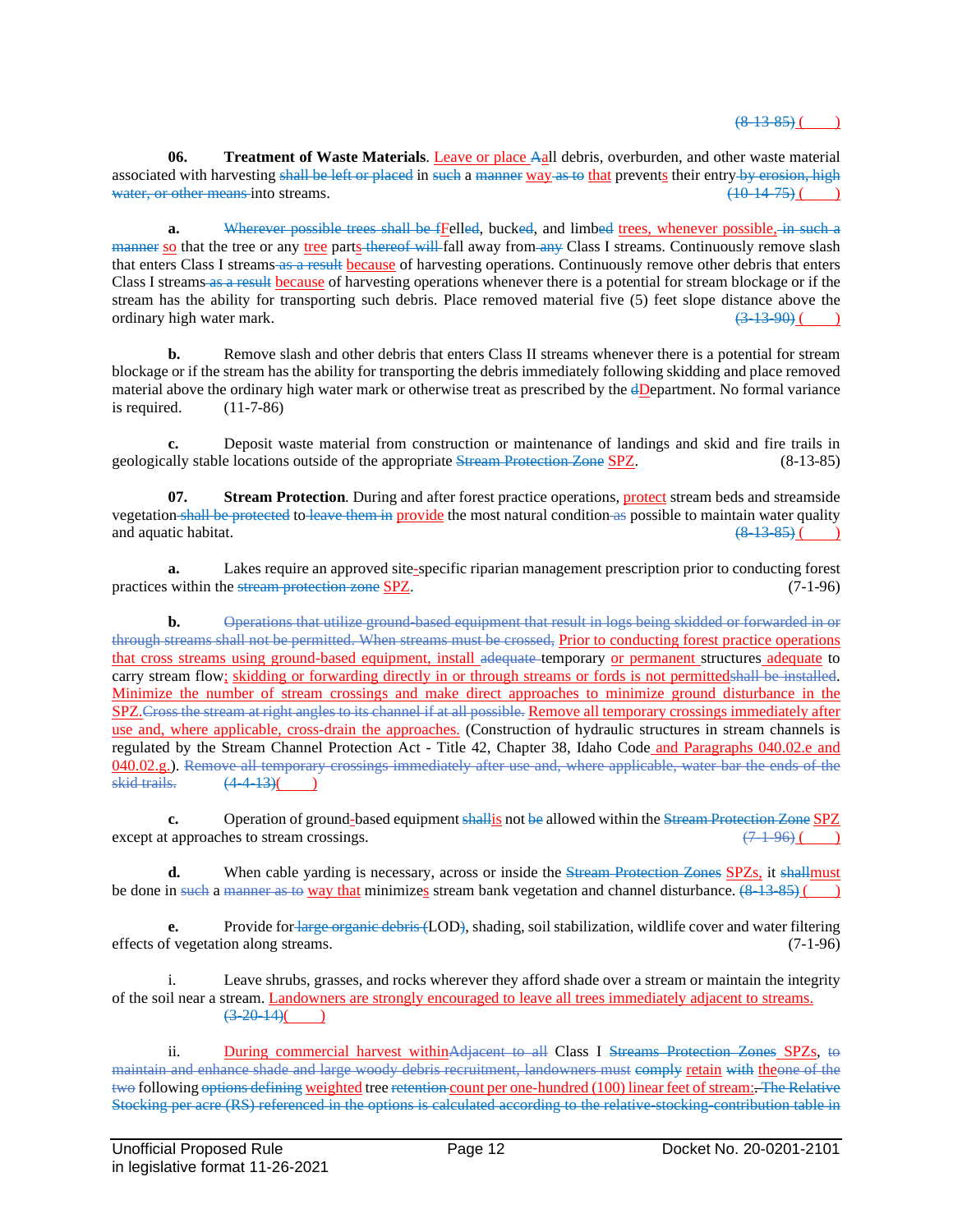#### Subparagraph 030.07.e.ii.

- (1) Fifty-seven (57) north of the Clearwater/Lochsa Rivers
- (2) Forty-nine (49) between the Clearwater/Lochsa and Salmon Rivers
- (3) Forty-one (41) south of the Salmon River
- (4) Thirty-seven (37) in drier forests with SPZs dominated by Douglas-fir and ponderosa pine.
- (5) At least four (4) of the above weighted tree count must be retained in the outer twenty-five feet (25') of the SPZ.

iii. Calculate weighted tree count by multiplying the number of live conifers and hardwoods present in each diameter range by the weight below and then sum the results.

| <b>Diameter Range</b><br>(inches) | 4-11.9" |   | <u>12-19.9"</u> 20-27.9" 28-35.9" | <u>≥36"</u> |
|-----------------------------------|---------|---|-----------------------------------|-------------|
| Weiaht                            |         | ◠ |                                   | 11          |

# $(3-20-14)$  ( )

(1) Option 1: Within twenty-five (25) feet from the ordinary high water mark on each side of the stream, live conifers and hardwoods will be retained to maintain a minimum relative stocking per acre of sixty (60). A relative stocking per acre of thirty (30) must be retained in the stream protection zone between twenty-five (25) feet and seventy-five (75) feet from the ordinary high water mark on both sides of the stream. (3-20-14)

(2) Option 2: Within fifty (50) feet from the ordinary high water mark on each side of a stream, live conifers and hardwoods will be retained to maintain a minimum relative stocking per acre of sixty (60). A relative stocking per acre of ten (10) must be retained in the stream protection zone between fifty (50) feet and seventy-five (75) feet from the ordinary high water mark on both sides of the stream. (3-20-14)

Only one (1) option may be implemented within the stream protection zones of a harvesting unit covered by a single notification. Landowners are strongly encouraged to retain all trees immediately adjacent to the  $\frac{1}{3}$ stream.  $\frac{1}{3}$  2014)

|                                          | Per Tree Contribution to Relative Stocking by Diameter Class |                  |             |             |             |                     |             |  |
|------------------------------------------|--------------------------------------------------------------|------------------|-------------|-------------|-------------|---------------------|-------------|--|
| <b>Forest Type</b>                       | Diameter Class (DBH in inches)                               |                  |             |             |             |                     |             |  |
|                                          | $4 - 7.9"$                                                   | 8-11.9"          | $42 - 15.9$ | $16 - 19.9$ | $20 - 23.9$ | <del>24-27.9"</del> | $28 - 31.9$ |  |
| NIGF (North Idaho Grand Fir)             | 0.097                                                        | 0.209            | 0.347       | 0.506       | 0.683       | 0.878               | 4.088       |  |
| <b>CIGF (Central Idaho Grand Fir)</b>    | 0.113                                                        | 0.244            | 0.405       | 0.59        | 0.797       | 4.024               | 4.27        |  |
| <b>SIGF (Southern Idaho Grand Fir)</b>   | 0.136                                                        | 0.293            | 0.486       | 0.708       | 0.957       | 4.229               | 4.524       |  |
| WHSF (Western Hemlock-Subalpine Fir)     | 0.123                                                        | 0.267            | 0.442       | 0.644       | 0.87        | 1.117               | 4.385       |  |
| <b>DFPP (Douglas-fir-Ponderosa Pine)</b> | 0.151                                                        | 0.326<br>(0.001) | 0.54        | 0.787       | 4.063       | 4.366               | 4.693       |  |

 $(3 - 20 - 14)$ 

iv. Prior to and during harvest, cutting in any part of a given one hundred foot (100') Class I SPZ segment is only allowed if the weighted tree count in the inner fifty feet (50') of that segment is above: thirty-three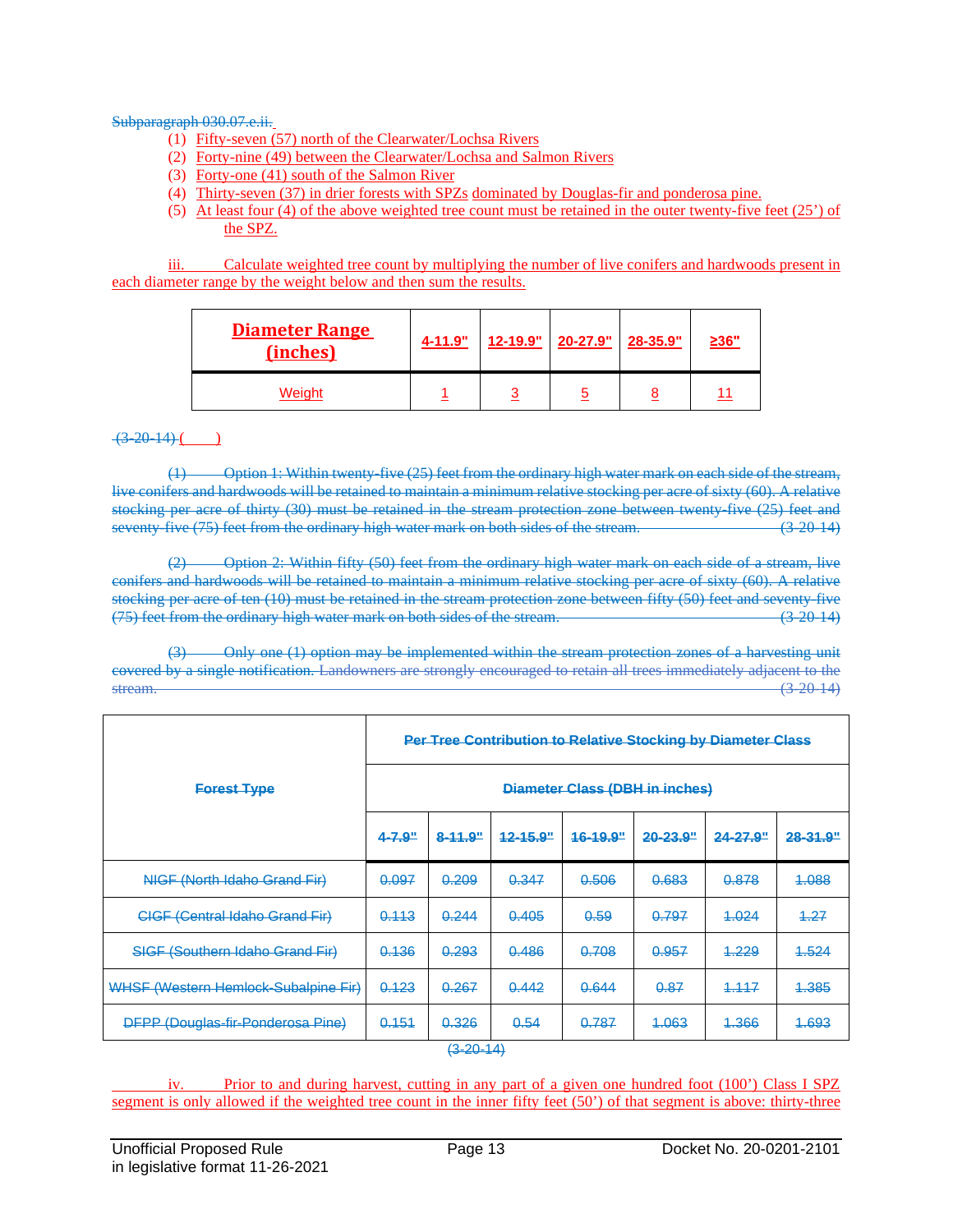(33**)** north of the Clearwater/Lochsa Rivers, twenty-eight (28) between the Clearwater/Lochsa and Salmon Rivers, twenty-three (23) South of the Salmon River, and twenty-one (21) in drier forests with SPZs dominated by Douglasfir and ponderosa pine. Note that the combination of minimum values for the inner fifty feet (50') and outer twentyfive feet (25') do not meet the minimum for the SPZ segment; additional trees must be left in one or both areas to meet the rule.  $($ 

 $\frac{\partial u}{\partial x}$ . To protect filtering and shade effects of streamside vegetation adjacent to all Class II streams following harvesting and hazard management activities, retain live trees will be retained or establish new trees established within thirty (30) feet on each side of the streams' ordinary high water mark to comply with the minimum stocking standards expressed in Subsection 050.04. stocking standards expressed in Subsection 050.04.

vi. During harvesting, carefully remove timber from the Stream Protection Zone SPZ in such a way that large organic debris LOD, shading and filtering effects are maintained and protected. When portions of harvested or naturally fallenof felled trees fallland into or over a Class I stream, leave the portion consistent with the LOD definition of Subsection  $0.10,35010.28$ .

When harvesting portions of trees that have fallen naturally into or over a Class I stream, leave the portion(s) over the stream consistent with the LOD definition of Subsection 010.35. L When salvaging uprooted trees, leaving the section with the root ball attached is preferred.  $(4.11-06)$ 

vii. During harvesting operations, portions of felled or bucked trees not meeting the LOD definition shall must be removed, consistent with the slash removal requirements of Subsection 030.06.  $(4-11-06)$ 

viii. To obtain a variance from the standing tree and shade retention requirements, the operator must develop a site-specific riparian management prescription and submit it to the dDepartment for approval. The prescription should consider stream characteristics and the need for large organic debris LOD, stream shadeing and wildlife cover which will achieve the objective of these rules.  $(4.11-06)$  (

 $\overrightarrow{viiiix}$ . Stream width shall will be measured as average between ordinary high-water marks.(3-13-90) (  $\overline{a}$ 

**f.** Limit Ddirect ignition of prescribed burns will be limited to hand piles within stream protection zones (SPZs)<sub>7</sub>; all other direct ignitions shallmust occur outside of SPZs, so a backing (cooler) fire will more likely occur within the SPZ.  $(4.11.06)$  ( $(4.11.06)$ ) occur within the SPZ.

i. Hand piles shall must be at least five  $(5)$  feet from the ordinary high water mark of streams.  $\left(4.11\right)$  $06$ )  $($ 

ii. No mechanical piling of slash or natural forest fuels is allowed in an SPZ (an exception is filter windrows for erosion control which shall must not be ignited).  $(4.11-06)$  ( )

**08. Maintenance of Productivity and Related Values**. Design Hharvesting practices will first be designed to assure the continuous growing and harvesting of forest tree species by suitable economic means and also to protect soil, air, water, and wildlife resources.  $\left(10\right.14\right.75)$  ( )

**a.** Where major scenic attractions, highways, recreation areas or other high-use areas are located within or traverse forest land, give special consideration to scenic values by prompt cleanup and regeneration.

 $(10-14-75)$ 

**b.** Give special consideration to preserving any critical aquatic or wildlife habitat, including snags, especially within stream protection zones SPZs. Wherever practical, preserve fruit, nut, and berry producing trees and  $\epsilon$ shrubs. (4-4-13)

**c.** Avoid conducting operations along or through bogs, swamps, wet meadows, springs, seeps, wet draws or other locations where the presence of water is indicated by associated vegetation; temporary crossings can be used as referred to in Paragraph 030.07.b. Protect soil and vegetation from disturbance which would cause adverse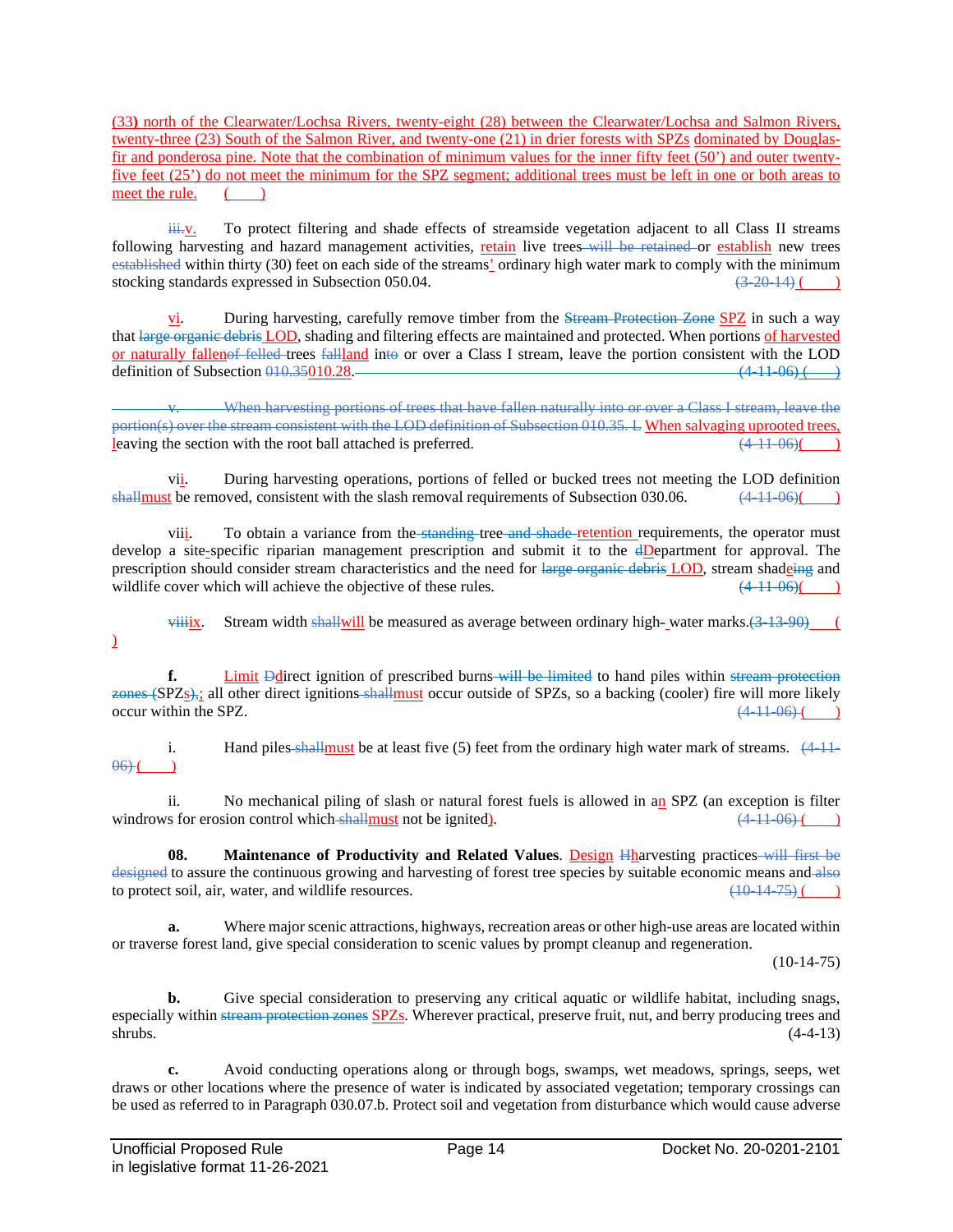affects on water quality, quantity and wildlife and aquatic habitat.  $(4.4-13)($ 

**d.** Harvesting operations within a single ownership, in which essentially all trees have been removed in one operation, shallmust be planned so that adequate wildlife escape cover (e.g., topography, vegetation, stream protection zones SPZs, etc.) is available within one-quarter  $(\frac{1}{4})$  mile.  $(\frac{44-13}{4})$  ()

## **031. CUMULATIVE WATERSHED EFFECTS.**

**01. Purpose**. In accordance with Section 38-1305(8), Idaho Code, the dDepartment has developed methods for controlling cumulative watershed effects (CWE). The methods and procedures are described in the department manual entitled "Forest Practices Cumulative Watershed Effects Process for Idaho." Proper application of this process will help ensure watersheds are managed to protect water quality so that beneficial uses are supported.<br>This rule describes how the process is to be implemented on forest land. (7-1-98) This rule describes how the process is to be implemented on forest land.

#### **02. Process Application**. (7-1-98)

**a.** Application of the CWE process and any resulting site-specific BMPs are encouraged but not mandatory.  $(7-1-98)$ 

**b.** The process may be initiated by either the dDepartment, a watershed advisory group (WAG), or an individual landowner or group of landowners that collectively own at least twenty-five percent (25%) of the forested land in a watershed. In any case, a reasonable effort will be made to notify forest landowners within the watershed, and the landowners will be given the opportunity to participate in the process. (7-1-98)

**c.** The dDepartment shallmust be notified prior to the initiation of the CWE process.  $(7\pm 98)$  ()

**d.** The dDepartment will review and approve the watershed assessment and CWE site-specific BMPs for compliance with the Forest Practices Act. (7-1-98)

**03. Site-Specific BMP Implementation**. Approved CWE sSite-specific BMPs developed by a diadvisory group are encouraged and applied on a voluntary basis. watershed advisory group are encouraged and applied on a voluntary basis.

04. Site-Specific BMPs on Former Stream Segments of Concern. Practices approved by the department from 1989 through 1995 under former stream segments of concern rules remain in effect until revised by a CWE<br>
analysis at which point the CWE site-specific BMPs would be mandatory. analysis, at which point the CWE site-specific BMPs would be mandatory.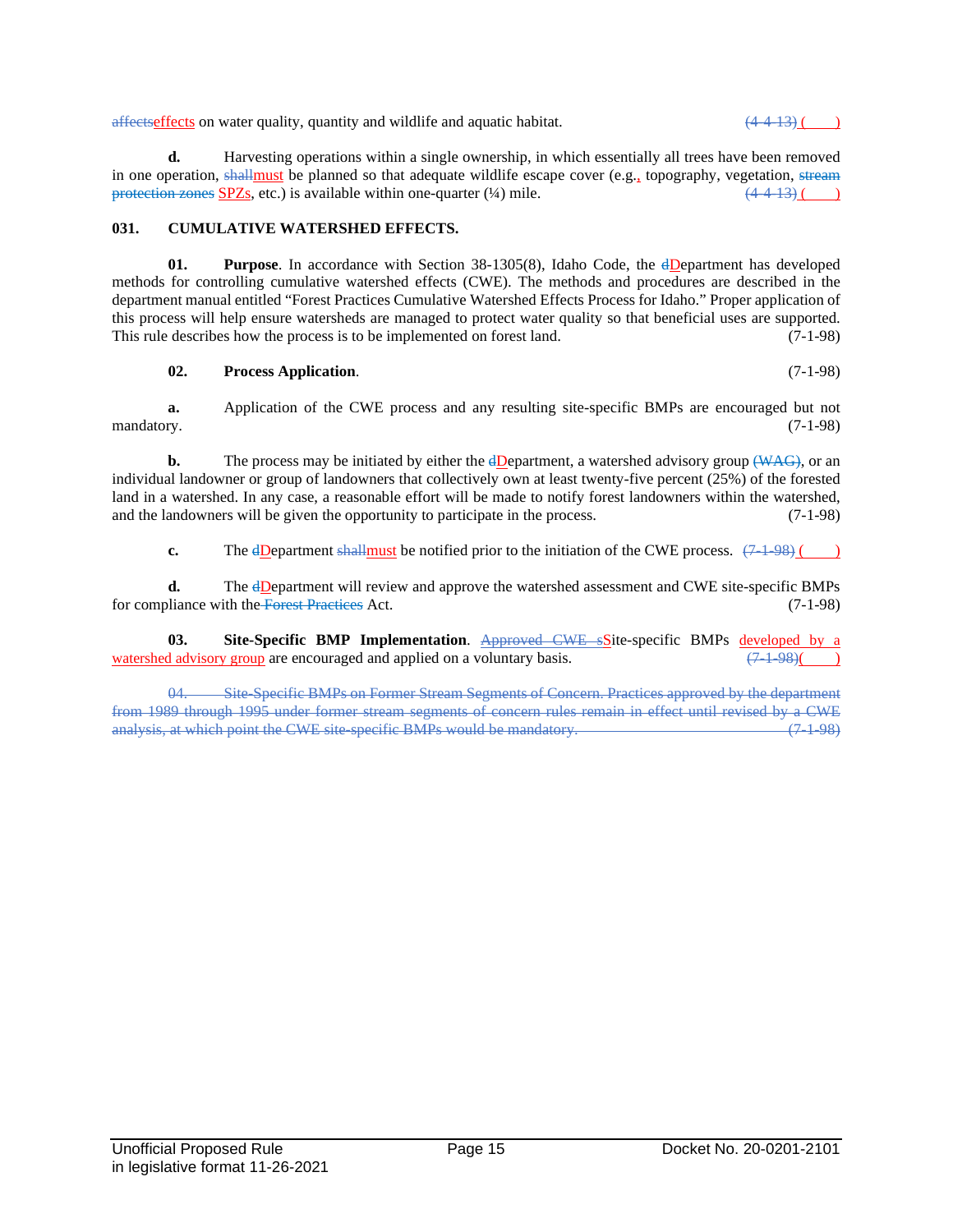# **040. ROAD CONSTRUCTION, RECONSTRUCTION AND MAINTENANCE.**

**01. Purpose**. Provide standards and guidelines for road construction, reconstruction, and maintenance that will maintain forest productivity, water quality, and fish and wildlife habitat. (4-5-00)

**02. Road Specifications and Plans**. Road specifications and plans shallmust be consistent with good safety practices. PLandowners and Operators should plan each road to the minimum use standards adapted to the terrain and soil materials to minimize disturbances and damage to forest productivity, water quality, fish, and wildlife habitat. In addition, landowners and operators must:  $(4-5-00)$  (4.5.00)

**a.** Plan transportation networks to avoid road construction within stream protection zones SPZs, except at approaches to stream crossings. Leave or reestablish areas of vegetation between roads and streams. (4-5-00)

**b.** Plan Rroads shall be no wider than necessary to safely accommodate the anticipated use. Minimize cut and fill volumes by aligning the road to fit the natural terrain features as closely as possible. Adequately compact fill material. Dispose of excess material on geologically stable sites.  $(4-5-00)$  ()

**c.** Plan roads to drain naturally by out-sloping or in-sloping with cross-drainage and by grade changes where possible. Plan Install dips, water bars, cross-drainage, or subsurface drainage on roads when necessary.

 $(4-5-00)$ 

**d.** Relief culverts and roadside ditches shall be planned whenever reliance uponWhen natural drainage wouldwill not protect the running surface, cut slopes or fill slopes. Plan, plan roads with relief culverts and roadside ditches. Plan Install culverts installations to prevent erosion of the fill by properly sizing, bedding and compacting. Plan Ensure drainage structures to achieve minimum avoid direct discharge of sediment into streams.  $(4-5-00)()$ 

**e.** This The following rule applies to new culvert installations, of new culverts and re-or reinstallations during road reconstructions or reinstallations caused by flood or otheror because of catastrophic events. Culverts used for tTemporary culvert crossings are exempt from the fifty (50) year peak flow design requirement but must be removed immediately after they are no longer needed and before the springseasonal run-off period.  $(4.5,00)$ ( )

i. Culverts in installations on fish-bearing streams must provide for fish passage.  $(4.5-0.0)$ 

ii. Design eulverts for stream crossings to carry the fifty (50) year peak flow using Department accepted engineering methods acceptable to the department or determine culvert size by using the culvert sizing tables below. Armor the inlet or use a flared inlet structure on thirty (30) inch or greater diameter culverts. The minimum diameter size culvert required for stream crossings shall not be less thanallowed is eighteen (18) inches in diameter, with the exception of that area of the Snake River drainage upstream from the mouth of the Malad River, including the Bear River basin, where the minimum size shall be fifteen (15) inches.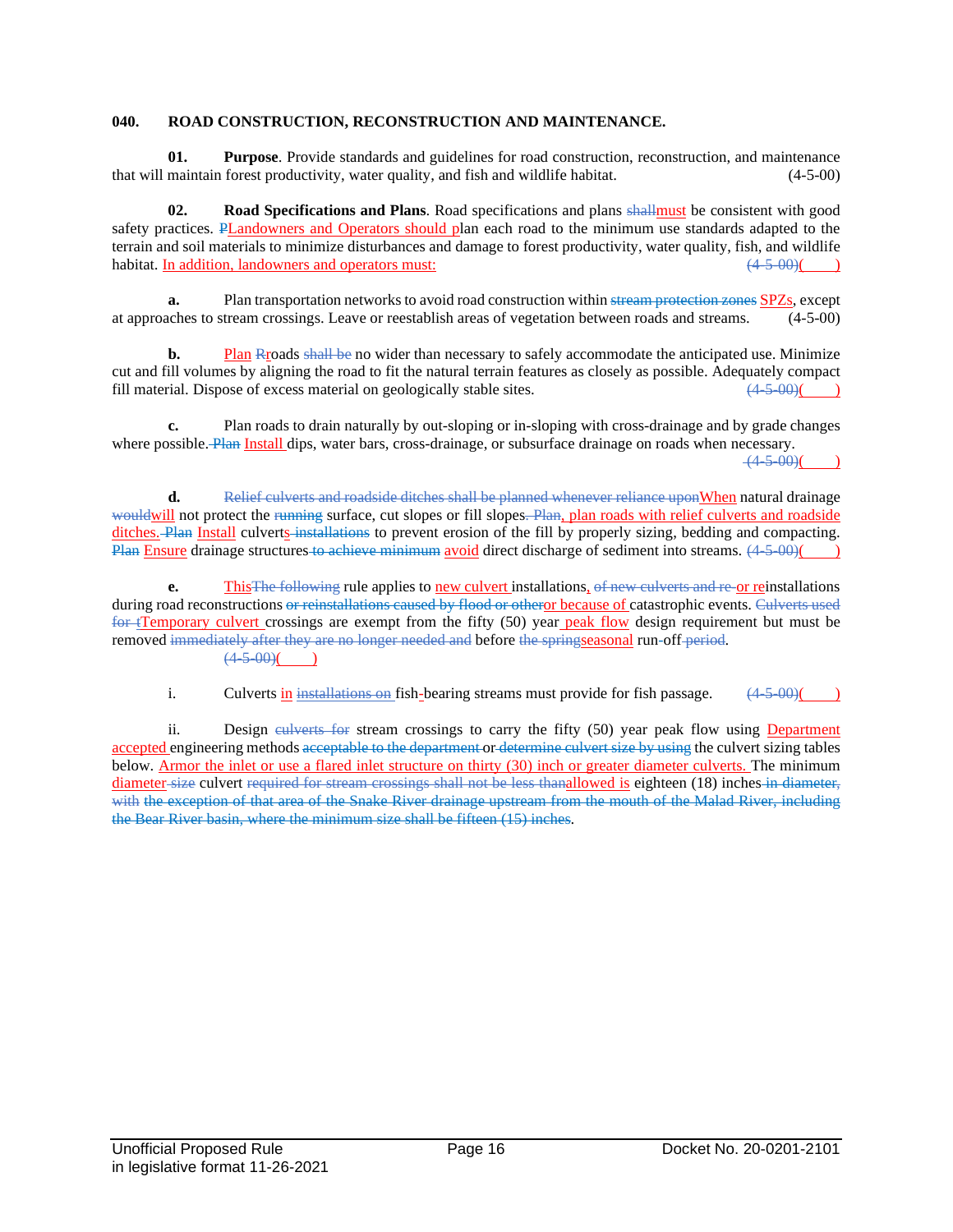#### **CULVERT SIZING TABLE - I USE FOR NORTH IDAHO AND THE SALMON RIVER DRAINAGE**

The left side of t<sup>This</sup> culvert sizing table will be used for the area of the state north of the Salmon River and within the South Fork Salmon River drainage; the right side will be used for the area of the state south of the Salmon River and outside the South Fork Salmon River drainage. It was developed to carry the fifty (50) year peak flow at a headwater-to-diameter ratio of one (1).

| North Forest Region and<br><b>South Fork Salmon River</b><br><b>Drainage</b> |                                              |                                                | <b>South Forest Region</b>                        |
|------------------------------------------------------------------------------|----------------------------------------------|------------------------------------------------|---------------------------------------------------|
| <b>Watershed Area</b><br>(acres)                                             | <b>Required Culvert Diameter</b><br>(inches) | <b>Culvert Capacity</b><br>(in cubic feet/sec) | <b>Watershed Area</b><br>(acres)                  |
| Ditch relief, seeps,<br>springs, wet areas, draws                            | 12                                           | $\overline{NA}$                                | Ditch relief, seeps,<br>springs, wet areas, draws |
| less than 32                                                                 | 18                                           | 6                                              | Less than 72                                      |
| $33 - 74$                                                                    | 24                                           | 12                                             | 73-150                                            |
| $75 - 141$                                                                   | 30                                           | 20                                             | 151-270                                           |
| $142 - 240$                                                                  | 36                                           | 32                                             | 271-460                                           |
| $241 - 366$                                                                  | 42                                           | 46                                             | 461-720                                           |
| $367 - 546$                                                                  | 48                                           | 65                                             | 471-1025                                          |
| 547 - 787                                                                    | 54                                           | 89                                             | 1026-1450                                         |
| 788 - 1027                                                                   | 60                                           | 112                                            | 1451-1870                                         |
| 1028 - 1354                                                                  | 66                                           | 142                                            | 1871-2415                                         |
| 1355 - 1736                                                                  | 72                                           | 176                                            | 2416-3355                                         |
| 1737 - 2731                                                                  | 84                                           | 260                                            | 3356-5335                                         |
| 2732 - 4111                                                                  | 96                                           | 370                                            | 5336-7410                                         |
| 4112 - 5830                                                                  | 108                                          | 500                                            | 7411-9565                                         |
| 5831 - 8256                                                                  | 120                                          | 675                                            | 9566-11780                                        |

Strongly consider having culverts larger than sixty (60) inches designed, or consider alternative structures, such as bridges, mitered culverts, arches, etc.

Culverts larger than one hundred twenty (120) inches must be designed; consider alternative structures.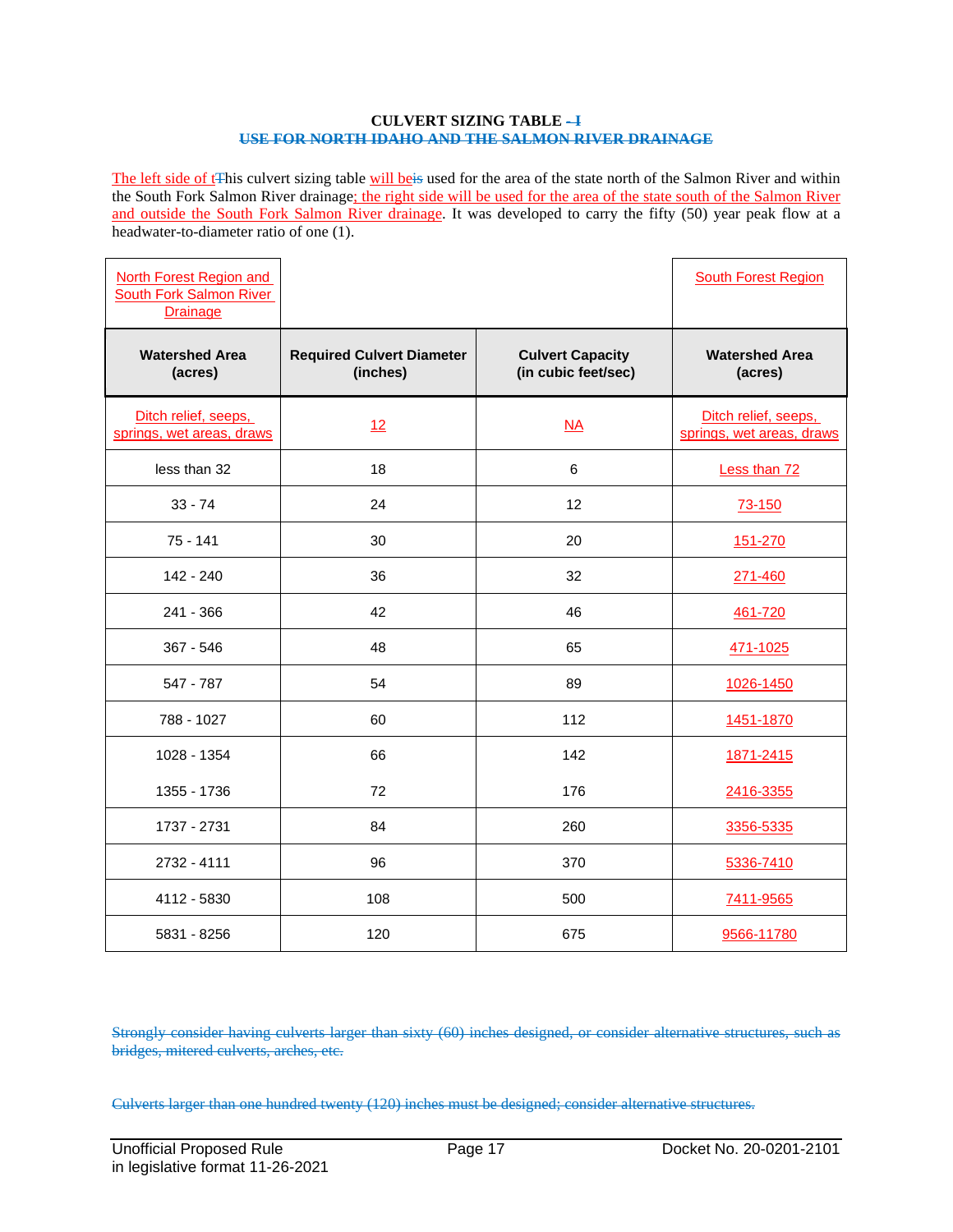#### **CULVERT SIZING TABLE - II USE FOR SOUTH IDAHO**

| <b>Watershed Area</b><br>(acres) | <b>Required Culvert Diameter</b><br>(inches) | <b>Culvert Capacity</b><br>(in cubic feet/sec) |
|----------------------------------|----------------------------------------------|------------------------------------------------|
| less than 72                     | 18#                                          | 6                                              |
| $73 - 150$                       | 24                                           | $+2$                                           |
| $151 - 270$                      | 30                                           | 20                                             |
| $271 - 460$                      | 36                                           | 32                                             |
| $461 - 720$                      | 42                                           | 46                                             |
| $721 - 1025$                     | 48                                           | 65                                             |
| $1026 - 1450$                    | 54                                           | 89                                             |
| 1451 - 1870                      | 60                                           | $+12$                                          |

This culvert sizing table is used for the area of the state south of the Salmon River and outside the South Fork Salmon River drainage. It was developed to carry the fifty (50) year peak flow at a headwater-to-diameter ratio of one (1).

Strongly consider having culverts larger than sixty (60) inches designed, or consider alternative structures, such as bridges, mitered culverts, arches, etc.

| <b>Watershed Area</b><br>(acres) | <b>Required Culvert Diameter</b><br>(inches) | <b>Culvert Capacity</b><br>(in cubic feet/sec) |
|----------------------------------|----------------------------------------------|------------------------------------------------|
| $1871 - 2415$                    | 66                                           | 142                                            |
| 2416 - 3355                      | 72                                           | 476                                            |
| $3356 - 5335$                    | 84                                           | 260                                            |
| $5336 - 7410$                    | 96                                           | 370                                            |
| 7411 - 9565                      | 408                                          | 500                                            |
| 9566 - 11780                     | 420                                          | 675                                            |

Culverts larger than one hundred twenty (120) inches must be designed; consider alternative structures.<br>
# See exception for southeast Idaho in Subparagraph 040.02.a.ii. of this rule. (4-5-00) (4-5-00) # See exception for southeast Idaho in Subparagraph 040.02.a.ii. of this rule.

iii. Relief culverts, and those used for seeps, springs, wet areas, and draws shall must not be less than twelve (12) inches in diameter for permanent installations.  $(7.1-96)$  ()

**f.** On existing roads that are not reconstructed or damaged by catastrophic events, landowners or operators are encouraged, but not required, to replace or provide mitigation for culverts that do not provide for fish passage in accordance with Subparagraph 040.02.e.i. or cannot carry the fifty (50) year peak flow of Subparagraph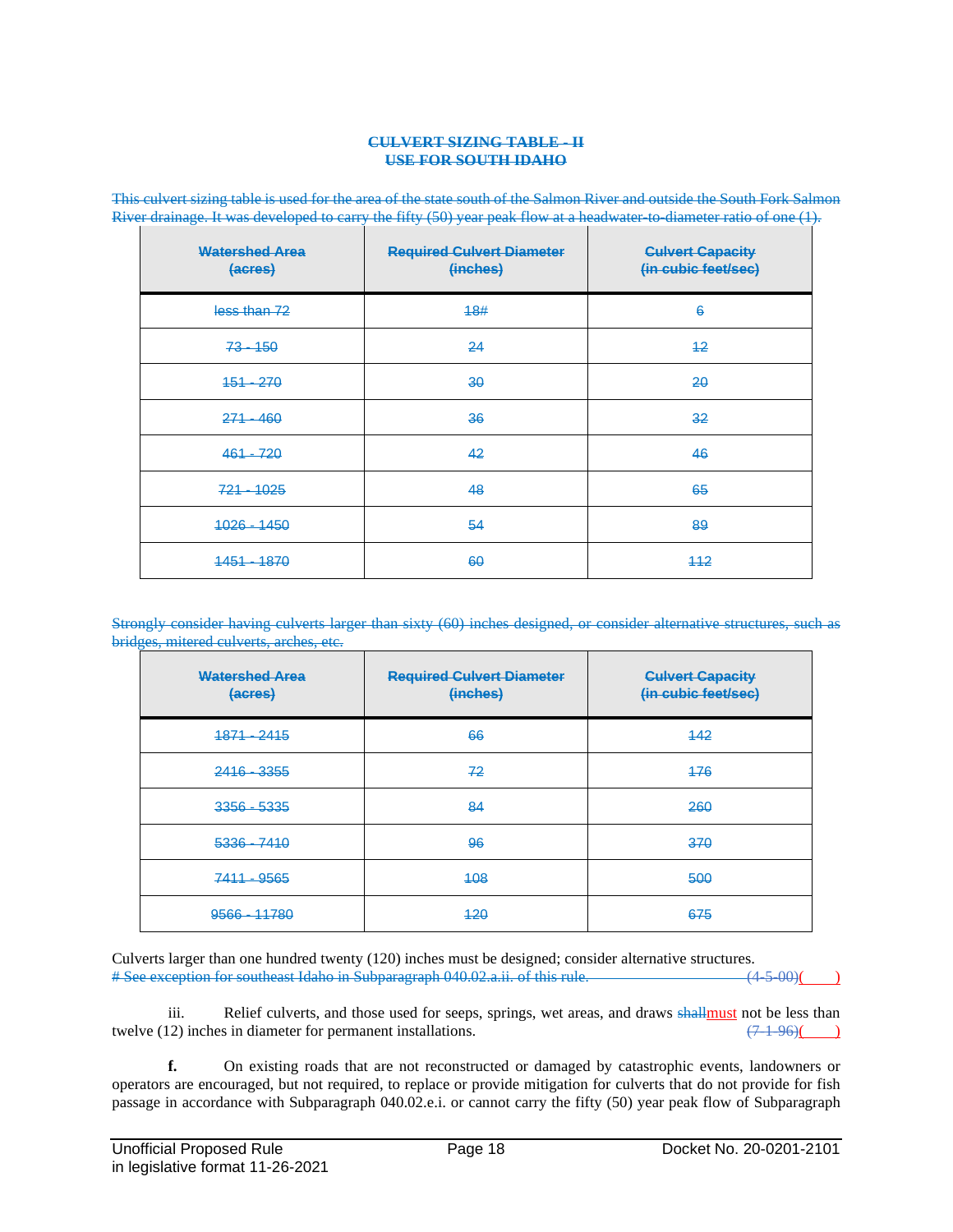# 040.02.e.ii. (4-11-06)

**g.** Plan and install sStream crossings, including fords, shall be minimum in number and planned and installed in compliance with the Stream Channel Protection Act<sub>r</sub> (Title 42, Chapter 38, Idaho Code), Paragraph 030.07.b. and with the culvert sizing requirements of Paragraph 040.02.e. Fords are an acceptable stream crossing structures on small, shallow streams, with gradients flat, less than four percent (4%) gradients. For fords: should cross the stream at right angles. Approaches shall be adequately cross-drained and rocked the road surface on each side of the stream for at least seventy-five (75) feet <u>for Class I and at least thirty</u> (30) feet for Class II streams; minimize sediment delivery to streams by. During times of salmonid spawning and egg incubation or to protect active domestic water diversions, use shall be limited limiting use to low water, dry, or frozen conditions; minimize and hauling or equipment crossing trips limited to minimize sediment delivery to streamsduring times of salmonid spawning and egg incubation, or to protect active domestic water diversions. (4-11-06)( )

**h.** Avoid reconstruction of existing roads located in stream protection zones SPZs, except for approaches to stream crossings, unless it will result in the least long-term impact on site productivity, water quality, and fish and wildlife habitat. Reconstruction of existing roads in stream protection zones SPZs will requires a variance. Reusing existing roads in stream protection zones SPZs for skidding or landing logs shall requires a variance. Reusing existing roads in stream protection zones SPZs only for hauling fully suspended logs only, where no reconstruction will occur, does not require a variance.  $(4.11-06)$ 

**03. Road Construction**. Landowners and operators must use the following practices to Cconstruct or reconstruct roads in a manner to way that prevents debris, overburden, and other material from entering streams. (4-  $5 - 00$ )(

**a.** Construct rRoads shall be constructed in compliance with the planning guidelines of Subsection  $(71-96)$ ( $(71-96)$ )

**b.** Clear all debris generated during construction or maintenance which potentially interferes with drainage or water quality. Deposit excess material and slash on geologically stable sites outside the stream protection zones SPZs. (4-5-00)

**c.** Where sediments would enter streams, stabilize exposed material (road surface, cut slopes, or fill slopes, borrow pits, waste piles, etc.) is potentially erodible, and where sediments would enter streams, stabilize prior to fall or spring seasonal runoff. Install supplemental stabilization measures such as seed and mulch, slash mats, or rock. Rock the road surface through the entire SPZ over Class I stream crossings.by seeding, compacting, rocking, riprapping, benching, mulching or other suitable means.  $(4-5-00)($ 

**d.** In the construction of Compact road fills, compact the material to reduce the entry of water, minimize erosion, and settling of fill material. Minimize the amount of snow, ice, or frozen soil buried in embankments. No sSignificant amount of woody material is not allowed in shall be incorporated into fills, but slash  $\pm$ Available slash and debris may be utilizedused as a filter windrow along the fill toe of the fill in compliance with  $\frac{1}{2}$ must meet the requirements of the Idaho Forestry Act and Fire Hazard Reduction ProgramsLaws, Title 38, Chapters 1 and 4. Idaho Code. 1 and 4. Idaho Code.

**e.** During and following operations on out-sloped roads, retain out-slope drainage and remove berms on the outside edge, except those intentionally constructed for road grade fill protection of road grade fills. (8-13-85)  $($ 

**f.** Provide for drainage of quarries to prevent sediment from entering streams. (8-13-85)

**g.** Construct cross-drains and relief culverts to minimize erosion of embankments. Installation of erosion control devices should be concurrent with road construction. Use riprap, vegetative matter, downspouts, and similar devices to minimize erosion of the fill. Install drainage structures or cross-drain incompleted roads which are subject to erosion prior to fall or spring seasonal runoff. Install relief culverts with a minimum grade of one percent (1%).If effective forest floor filtration is not available within SPZs, install supplemental filtration at drainage structure outlets or additional drainage structures outside SPZs to prevent road surface erosion from entering streams.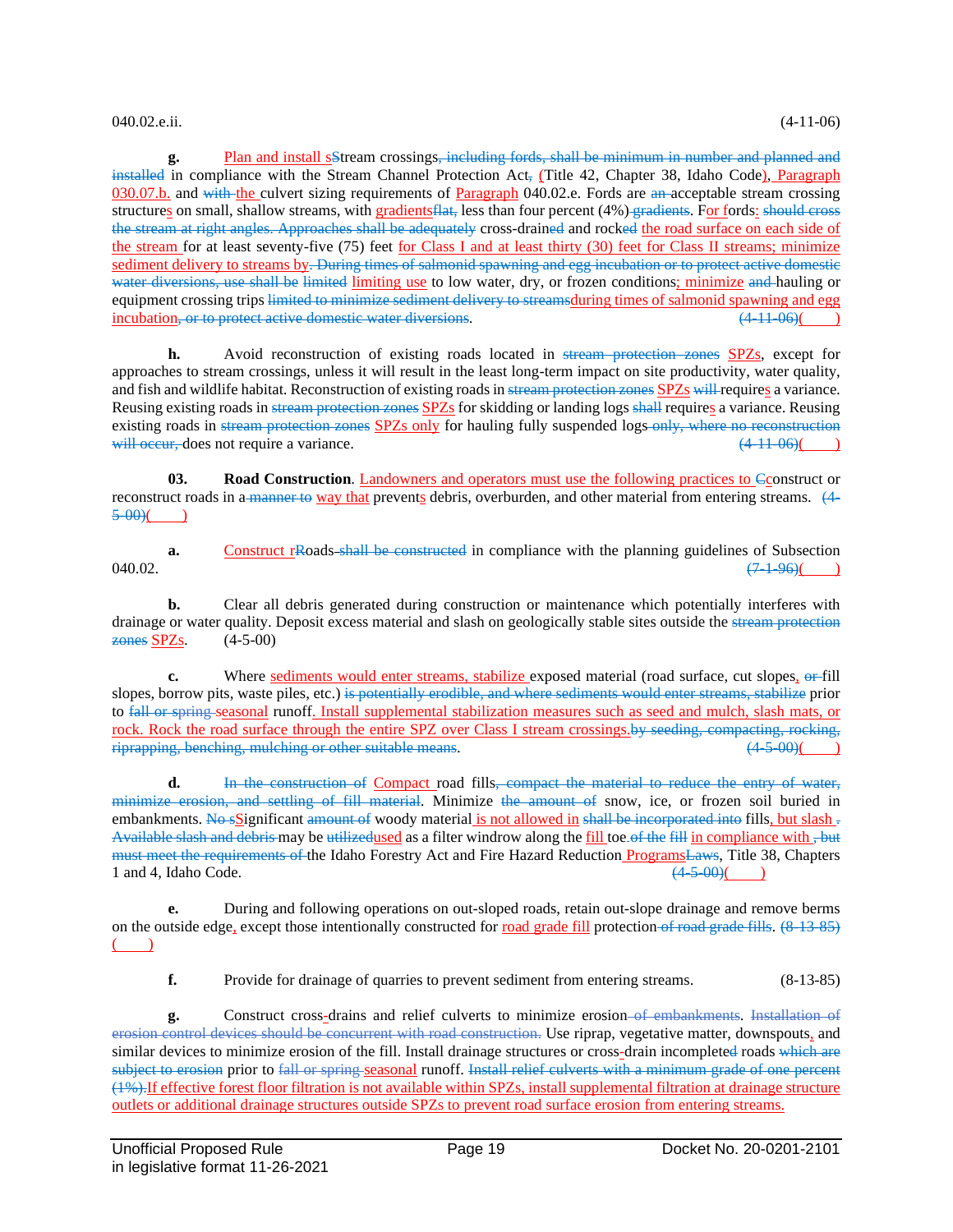$(4-5-00)$ ( )

**h.** Postpone Eearthwork or material hauling shall be postponed during wet periods if, as a result, material would enter streams. (4.5.00) (and the streams) erodible material would enter streams.

**i.** Cut slopes shall be reconstructed to minimize sloughing of material into road surfaces or ditchlines. Remove or stabilize cut-slope material subject to sloughing concurrent with the construction operation. (4-5-00)(

**j.** Construct full-bench rRoads, constructed on slopes greater than sixty percent (60%) in unstable or erodible soils shall be full benched without fill slope disposal on slopes greater than sixty percent (60%) in unstable or erodible soils. At stream and draw crossings keep fills to a minimum. A variance is required if a full bench is not  $\frac{1}{(4-5-00)(})$ 

**04. Road Maintenance**. Landowners and operators must use the following practices for Conduct regular preventive maintenance operations to minimize disturbance and damage to forest productivity, water quality, and fish and wildlife habitat.  $(4-5-0.0)$ 

**a.** Place all debris or slide material associated with road maintenance in a manner to prevent their entry into streams. (4-5-00)

**b.** Repair slumps, slides, and other erosion sources causing stream sedimentation to minimize sediment delivery. (4-5-00) delivery. (4-5-00)

**c.** Active forest roads. An active road is a forest road beingare used for hauling forest products, rock and other road building materials. Conduct t<sub>The following</sub> maintenance on activeshall be conducted on such roads.

 $(8-13-85)$ 

i. Keep Cculverts and ditches shall be kept functional.  $(8-13-85)$ 

ii. Crown, out-slope, in-slope, or cross-drain road surfaces dDuring and upon completion of seasonal operations<del>, the road surface shall be crowned, out-sloped, in-sloped or cross-ditched, and. Remove berms removed from the outside edge except those intentionally constructed for protection of fills.  $(4.5-0.0)($ </del> from the outside edge except those intentionally constructed for protection of fills.

iii. Maintain t<sub>T</sub>he road surface shall and postpone hauling during wet periods be maintained as v to minimize erosion of the subgrade and to provide proper drainage. necessary to minimize erosion of the subgrade and to provide proper drainage.

iv. Apply road-surface stabilizing materials in a way that prevents their entry into streams. Hauling shall be postponed during wet periods if necessary to minimize sediment delivery to streams. (4-5-00)

During active maintenance, ensure road surfaces within SPZs are sufficiently stabilized. Install supplemental filtration at drainage structure outlets within SPZs if effective forest floor filtration is not available. If road surface stabilizing materials are used, apply them in such a manner as to prevent their entry into streams.  $(4-5,00)$ 

**d.** Incidental Haul Road. An incidental haul roads are roads with a is a multi-use road (residential traffic; its primary purpose is other than forest practices) that are used for has log hauling logs during active harvest activities. Active road maintenance requirements apply. Once active road maintenance is completed, no other maintenance is required under the Forest Practices Act  $(FPA)$ .  $(4-11-06)$  (

**e.** Inactive <u>forest</u> roads. An inactive road is a forest road (primary purpose is for forest practices) are no longer used for commercial hauling, but maintained for access (e.g., for fire control, forest management activities, recreational use, and occasional or incidental use for minor forest products harvesting). Conduct Tthe following maintenance shall be conducted on inactive roads. (4.11.06)( maintenance shall be conducted on inactive roads.

i. WhenFollowing termination of active use is over, clear ditches and culverts, shall be cleared and the road surface shall be crowned, out-slope,d or in-sloped, cross-drainwater barred or otherwise treat the road surfaceleft in a condition to minimize erosion. Maintain dDrainage structures shall be maintained thereafter as needed.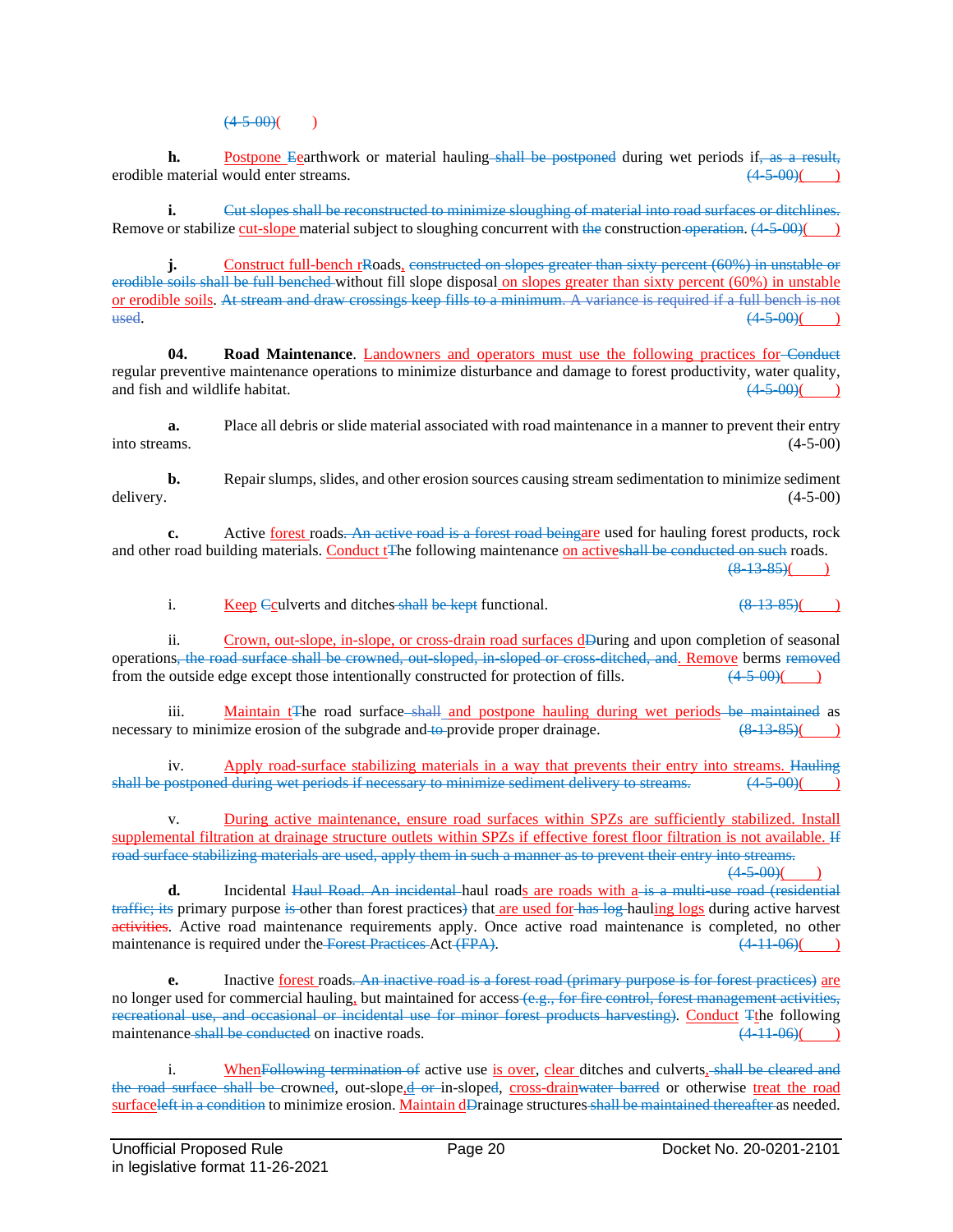$(7 - 1.96)$ 

ii. The roads may be permanently or seasonally blocked to vehicle all that traffic.  $(8-13-85)$ 

**f.** Long-term Inactive Roads. A long-term inactive roads is are forest roads that will not intended to be used soon, again in the near future but will likely may be used again; at some point in the future. Nno subsequent maintenance of a long-term inactive road is required followingafter the following procedures are completioned of the practices below:  $(4-5-00)$ 

i. The road is left in a condition suitable Out-slope, cross-drain, seed or treat the surface to control erosion by out-sloping, water barring, seeding, or other suitable methods.  $(8-13-85)$ 

ii. Block tThe road is blocked to vehicle ular traffic.  $(8\frac{13}{85})$ 

iii. The dDepartment may require the removal of bridges, culverts, ditches and unstable fills. The landowner must maintain Aany bridges or culverts left in place-shall be maintained by the landowner. (4-5-00)(

**g.** Permanently Abandoned Roads. Permanently abandoned roads are forest roads not intended to be used again. Remove aAll drainage structures must be removed and roadway sections treated so that road surfaces to minimize erosion and landsliding are minimized.

 $(4-5-00)$ ( )

i. Drainage structures shall be removed and Restore stream gradients restored to their natural slope.  $(4-5-00)$ ( )

ii. Treat t<sub>T</sub>he road <del>prism shall be treated surface</del> to break up compacted areas.  $(4-5-00)$ 

iii. Pull back fFill slopes of roads within stream protection zones SPZs shall be pulled back to a stable configuration unless long-term stability is evident<del>has already been achieved</del>.  $(4-5-00)($ 

iv. Pull back uUnstable side-hill fills shall be pulled back to a stable configuration.  $(4.5-0.0)($ 

v. Control dDitch-line erosion shall be controlled by cross-ditchdraining, out-sloping, or regrading to editches.  $(4.5-0.0)($ eliminate ditches.

vi. Stabilize soil exposed All bare earth areas created by from regrading, ripping, and drainage removal shall be stabilized by seeding, mulching, armoring, or other treatment suitable means.  $(4.5-00)($ 

**05. Winter Operations**. Due to risk of To minimize erosion and prevent damage from to roads and constructed skid trails inherent in from winter logging, at minimum the following shall apply operators must implement the practices below:  $(4-21-92)$ 

**a.** Roads to be used for winter operations must have adequate surface and cross drainage iInstalled adequate road drainage prior to winter operations. Drain winter roads by installing using rolling dips, driveable crossdrains ditches, open-top culverts, out slopesing, or by other suitable means methods.  $(4-21-92)$ 

**b.** <del>During winter operations, roads will be maintained as needed</del> Maintain roads to keep the road surface drained during thaws or break-up. This may include require active maintenance of existing drainage structures, drain opening of drainage holes in snow berms, and installation of additional cross-drainages onor treatment of the road surfaces by ripping, placement of native material or other suitable means.  $(4-21-92)()$ 

**041. -- 049. (RESERVED)**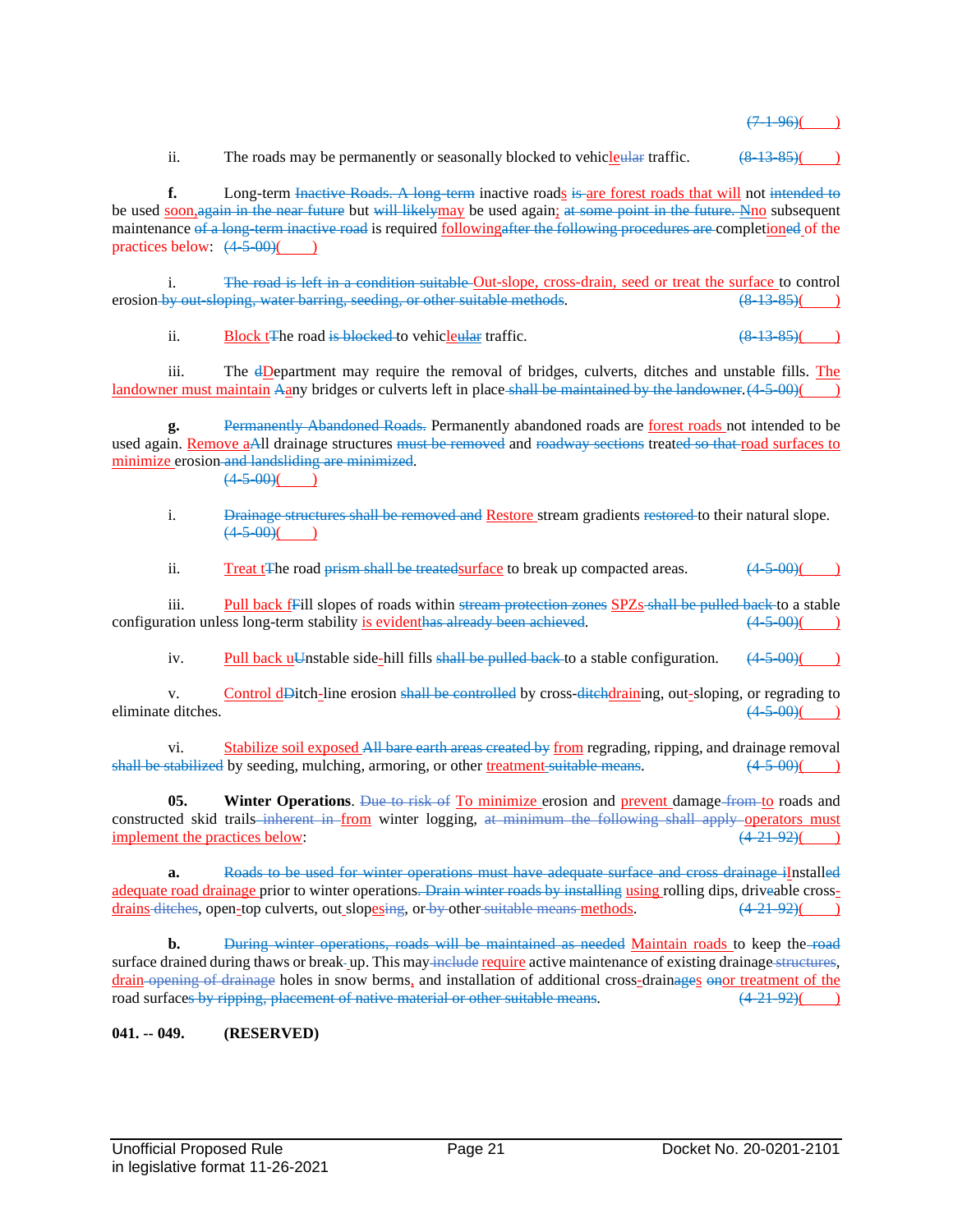## **050. RESIDUAL STOCKING AND REFORESTATION.**

**01. Purpose**. The purpose of these rules is  $\pm$  To provide requirements for residual stocking and reforestation that will maintain a continuous growing and harvesting of forest tree species, and for sites not requiring reforestation, to maintain soil productivity and minimize erosion. by describing the conditions under which reforestation will be required, specifying. The rules specify the minimum number of acceptable trees per acre, and the maximum period of time allowed after harvesting for establishment of forest tree species, and for sites not requiring reforestation, to maintain soil productivity and minimize erosion.  $(7\ 1\ 96)()$ 

**02. Quality of Residual Stocking**. On any operation, trees left for future harvest shallmust be of acceptable species and adequately protected from harvest damage to enhance their survival and growth. This may be accomplished by lLocatinge roads and landings and by conducting felling, bucking, skidding, yarding, and decking operations so as to minimize damage to residual trees. Acceptable residual trees should have a minimum live crown ratio of thirty percent (30%), minimum basal scarring, and should not have dead or broken tops. When stands have a high percentage of unacceptable trees, consider stand replacement rather than intermediate cuttings.  $(7.1-96)$ ()

**03.** Sites **ImUnpractical** to Reforest. Sites unpractical impractical to reforest, generally ponderosa pine and drier Douglas-fir habitat types, shallmust not be harvested below minimum stocking, unless the site is converted to some other use, or, in instances of wildfire, insects, disease or other natural causes, where salvage of the damaged timber is planned.  $(4\ 4\ 13)($ 

**a.** When harvesting timber on these sites, one (1) of the following actions must be taken to ensure  $\frac{(4.4-13)}{(4.4-13)}$ minimum stocking:

i. Establish a new stand by leaving seed trees on the site and inter-planting at least once within five (5) years of harvest completiong the harvest, if needed to meet minimum stocking.  $(44-13)()$ 

ii. Establish a new stand of timber by planting the site with an acceptable tree species, and interplanting at least once within five (5) years of the original planting, if needed to meet minimum stocking. (4-4-13)(  $\mathcal{L}$ 

**b.** If the efforts listed in Subparagraphs 050.03, above in a.i. and 050.03, a.ii. fall short of meeting do not provide the minimum stocking level, the landowner will be encouraged, but not required, to meet the minimum stocking level through perform additional reforestation efforts. (4-4-13)( )

# **04. Stocking**.

Stocking-will be deemed adequate is satisfactory immediately following harvest if the following number of acceptable trees per acre, within each specified region, for at least one  $(1)$ -size class diameter range, are reasonably well distributed over the area affected by forest harvesting. (NOTE: (1) DBH =  $\frac{\text{Average}}{\text{Parameter}}$  (outside of the bark) of a tree four and one half (4.5) feet above mean ground level):

| <b>Idaho Region</b> | Size Class Diameter<br>Range<br><b>DBH</b> (inches) | <b>Average Number of</b><br><b>Retained Trees Per Acre</b> | <b>Average Spacing</b><br>(feet) |
|---------------------|-----------------------------------------------------|------------------------------------------------------------|----------------------------------|
| <b>North</b>        | $0" - 2.9"$                                         | 170                                                        | $16 \times 16$                   |
| South               | $0" - 2.9"$                                         | 125                                                        | $18 \times 18$                   |
| <b>North</b>        | $3.0" - 10.9"$                                      | 110                                                        | $19 \times 19$                   |
| South               | $3.0" - 10.9"$                                      | 75                                                         | 24 x 24                          |
| <b>North</b>        | 11.0" and greater                                   | 20                                                         | 46 x 46                          |

# **MINIMUM STOCKING - ACCEPTABLE TREES**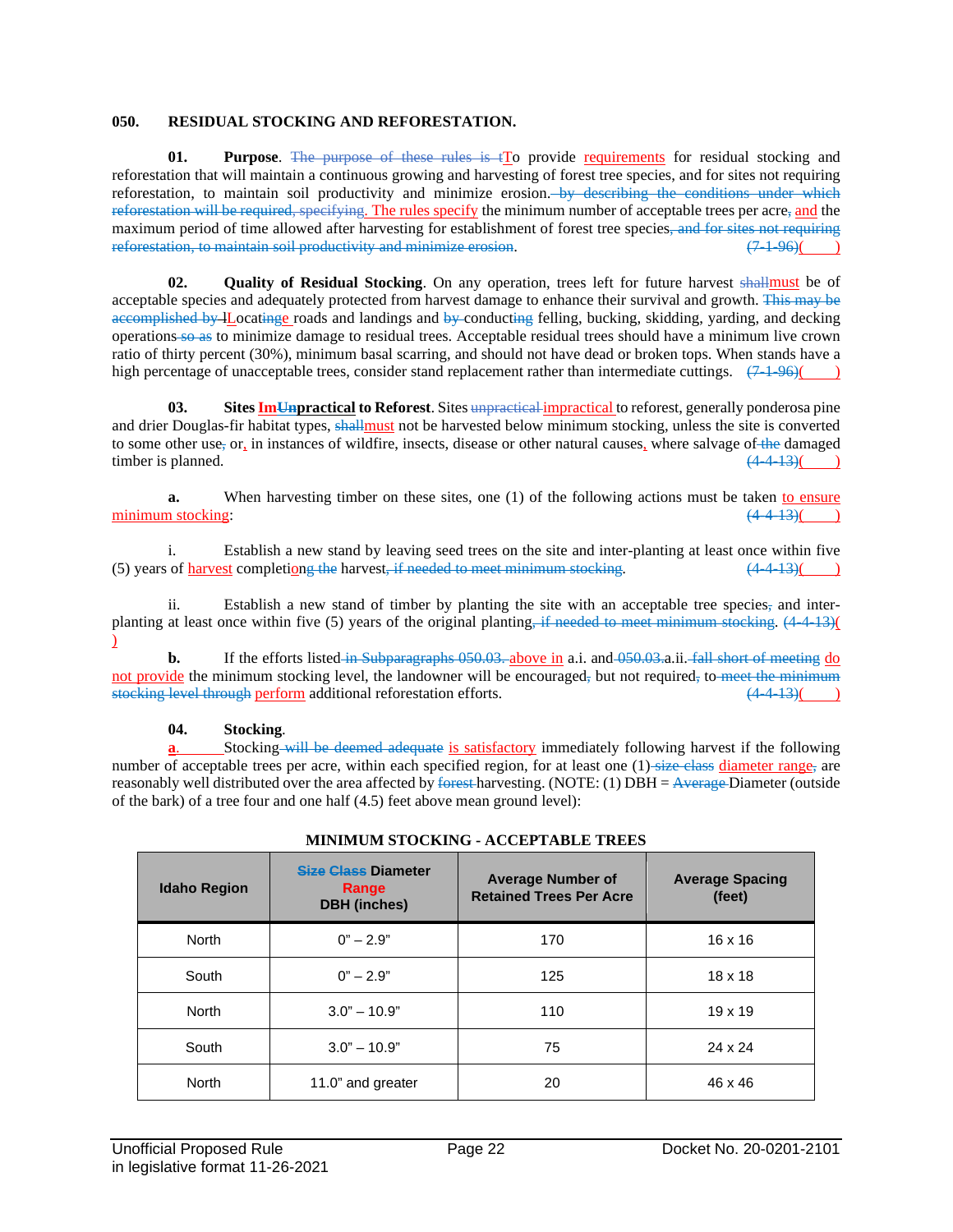| South | 11.0" and greater | ں ا | 53 x 53 |  |
|-------|-------------------|-----|---------|--|
|       |                   |     |         |  |

If immediately following harvest, the stand consists of retained trees of mixed size classes that are diameter ranges reasonably well distributed over the harvested area<sub>r</sub> and none of the size classes diameter ranges individually equal or exceed the minimum trees per acre shown above, stocking will also be deemed adequate is satisfactory if the weighted total of all of the size classes diameter ranges of the retained trees exceeds a value of one hundred seventy (170) for a stand in the North Region and one hundred twenty-five (125) in the South Region. The weighted total is calculated by multiplying the number of retained trees per acre in each size class by the weighting factors below and adding all of these classes totals together. Calculate the weighted total by multiplying the number of retained trees per acre in each diameter range by the weight below and then sum the results.

| Size-Diameter<br>Range | Weight |
|------------------------|--------|
| $0" - 2.9"$            |        |
| $3.0" - 10.9"$         | 1.6    |
| 11.0" and greater      | 8.4    |

 $($   $)$ 

Harvested stands which are not adequately stocked, as defined above, will beare subject to supplemental reforestation requirements specified in Subsection 050.06. Minimum stocking requirements for Class I stream protection zones SPZs are specified in Subparagraphs 030.07.e.ii. and 07.e.viii. (4-4-13)( )

| 05. | <b>Reforestation Exemptions.</b> |  | $(7-1-96)$ |  |
|-----|----------------------------------|--|------------|--|
|-----|----------------------------------|--|------------|--|

**a.** Reforestation is not required for: (7-1-96)

i. Noncommercial forest land; (7-1-96)

ii. Land converted to another use. This may include land converted to roads used in a forest practice; (7-1-96)

iii. A forest practice which will result in ten (10) acres or less below minimum stocking levels.

(7-1-96)

**b.** On lands exempted under Subsection 050.03, where reforestation is not being planned, where reforestation is not being planned in accordance with Subsection 050.03, establish some form of grass or planted cover shall be established within one (1) year in order to maintain soil productivity and minimize erosion.  $(7.1-96)$ 

**06. Supplemental Reforestation**. Seeding and/or planting may be required if after three (3) growing seasons from the date of harvest, stocking levels do not meet the standards in Subsection 050.04. Complete Rrequired seeding and/or planting shall be completed before the end of the fifth growing season following the time of harvest, except that; the dDirector shallmust grant an extension of time if suitable seeds or seedlings are not available or if weather or other conditions interfere.  $(7.1-96)$  ( $(7.1-96)$ )

**a.** Reforestation practices must ensure seedlings become established. This can be accomplished by adequate site preparation, using utilizing acceptable seed or seedlings, following accepted planting or sowing practices. or by other suitable means.  $(7-1-96)$ practices, or  $\frac{1}{2}$  other suitable means.

**b.** The party responsible for reforestation is the landowner during the harvest which reduced stand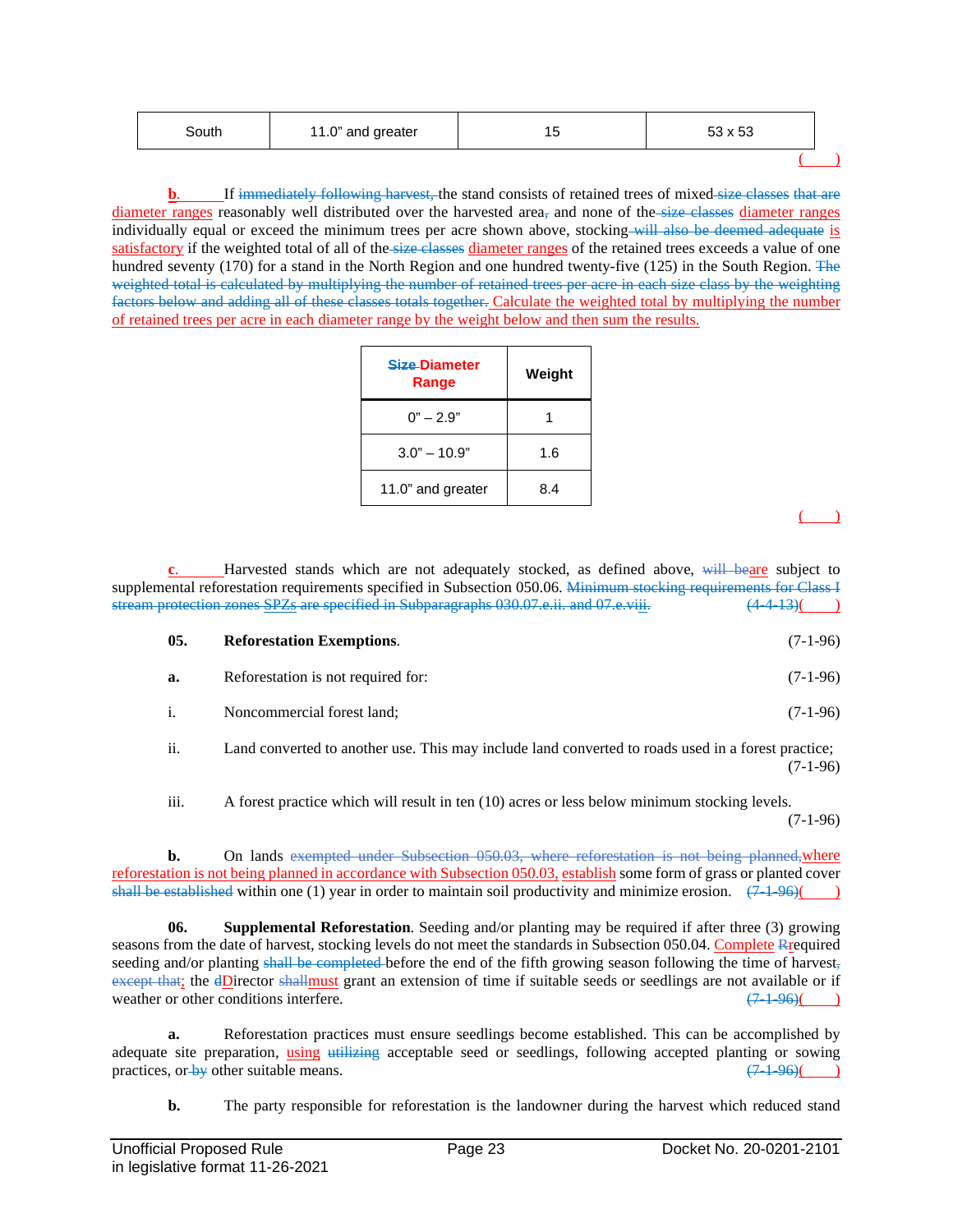stocking below the minimum levels stated in Subsection 050.04. (4-4-13)

### **051. -- 059. (RESERVED)**

#### **060. USE OF CHEMICALS AND PETROLEUM PRODUCTS.**

**01. Purpose**. Chemicals perform an important function in the growing and harvesting of forest tree species. The purpose of tThese rules is to regulate chemical handling, storage and application of chemicals in such a way for forest practices so that the public health and aquatic and terrestrial habitats will not be endangered by contamination of streams or other bodies of water. In addition, the application of chemicals are is regulated by the Commercial Fertilizer Law, Title 22, Chapter 6; the Soil and Plant Amendment Law, Title 22, Chapter 22, and the  $Idaho(7-1-98)$  ( )

**02. Other Applicable Laws**. Anyone mixing, loading, applying or otherwise using chemicals must comply with the applicable portions of state and federal law, including but not limited to the Pesticide and Chemigation Law, Title 22, Chapter 34, Idaho Code and IDAPA 02.03.03, "Rules Governing Pesticide and Chemigation Use and Application."  $(7-1-98)$  ()

**032. Petroleum Products**. Stationary or mobile Ppetroleum storage containers with capacities greater of more than two hundred (200) gallons, stationary or mobile, will must not be located no closer than one hundred (100) feet from any stream, water course, lake, waterway or area of open water. Dikes, berms or embankments will must be constructed to contain at least one hundred ten percent (110%) of the volume of petroleum products stored within the tanks. Diked areas will must be sufficiently impervious and of adequate capacity to contain spilled petroleum products. In the event any leakage or spillage enters any stream, water course, lake, waterway or area of open water, the operator will must immediately notify the dDepartment.  $(7.1-98)$  (

**a.** Transferring petroleum products. During fueling operations or petroleum product transfer to other containers, there shall must be a person attending such the operations at all times. Fueling operations should must not take place where, if spillage occurs, the fuel will enter streams, lakes or other areas of open water, if spillage occurs.  $(7-1.98)$ 

**b.** Equipment and containers used for to transportation, storage or transfer of petroleum products shall must be maintained in a leakproof condition. If the dDepartment determines there is finds evidence of petroleum product leakage or spillage, the use of such equipment shall be suspended equipment or containers may not be used until the deficiency has been corrected.  $(7.1-98)$  (

**c.** Waste resulting from logging operations, such as crankcase oil, filters, grease, oil containers, or other nonbiodegradable waste shall must be removed from the operating area and disposed of properly. $(7-1-98)$  $\mathbf{I}$ 

**03. Licensing**. Any person applying, mixing or loading pesticides shall comply with the licensing requirements of Idaho Pesticide Law and IDAPA 02.03.03, "Rules Governing Pesticide and Chemigation Use and Application." This requirement does not pertain to individuals applying general use pesticides on their own property.  $(7-1-98)$ 

#### **04. Equipment Maintenance of Equipment**. (10-14-75) ( )

**a.** Equipment used for to transportation, storage or applyieation of chemicals shall must be maintained in leakproof condition. If, in the director's judgment, there is Department finds evidence of chemical leakage, he shall have the authority to the Department may suspend the further use of such that equipment until the deficiency has been  $\frac{(10-14-75)}{ }$ 

**b.** The storage of pesticide shall must also be conducted in accordance with the requirements Rules of the Idaho Pesticide Law and IDAPA 02.03.03, "Rules Governing Pesticide and Chemigation Use and Application."  $(7-1-98)$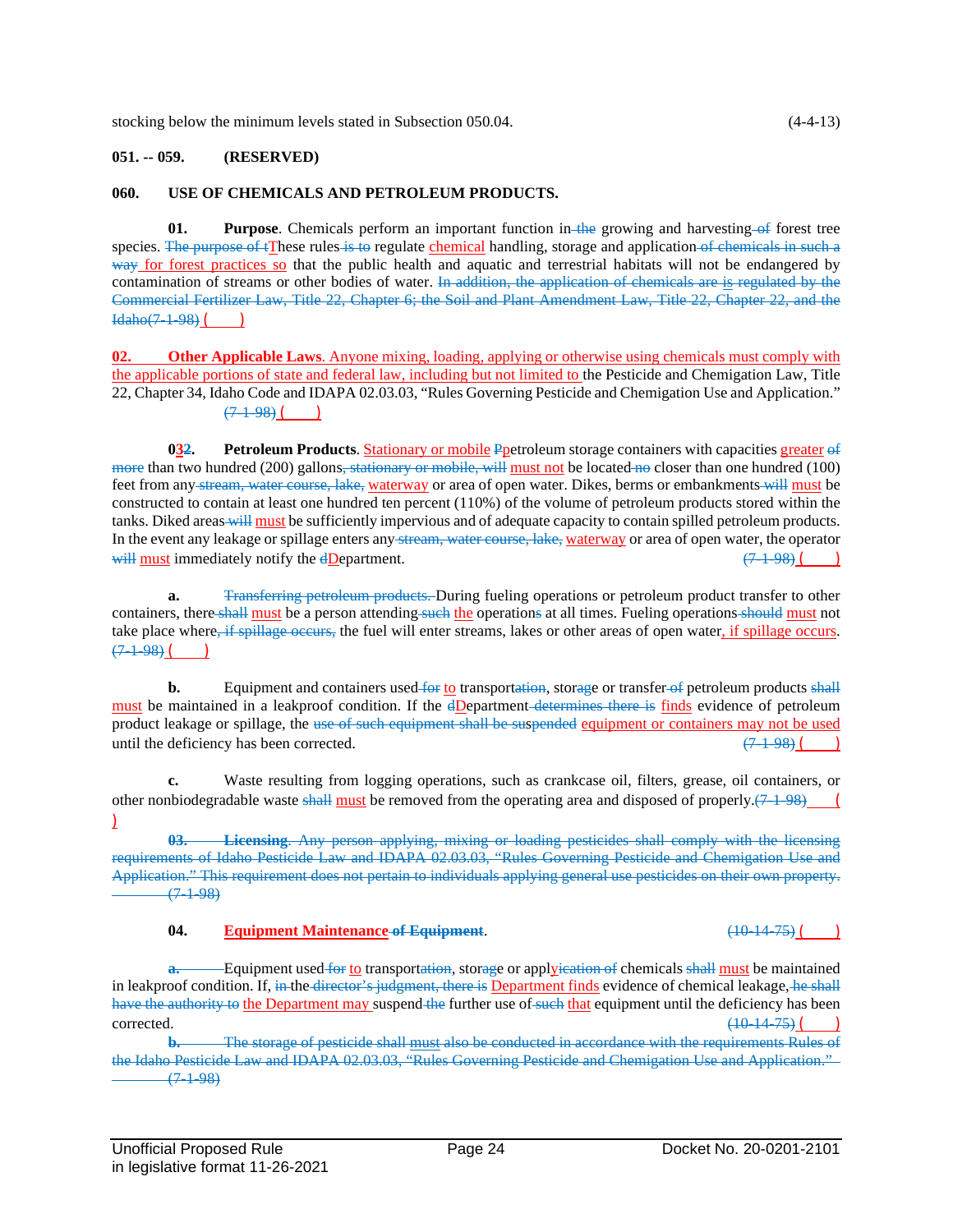**a.** A person using When-water is used in mixing to mix chemicals must: (10-14-75) Pprovide an air gap or reservoir between the water source and the mixing tank.  $\frac{(10-14-75)}{2}$ ii. Uand use uncontaminated tanks, pumps, hoses and screens to handle and transfer mix water-form utilization in pesticide operations.  $(7-1-98)$  ( ) **b.** C<sup>Mixing</sup> and landing areas: (10-14-75) Mix chemicals may be mixed and clean tanks and equipment cleaned only where spills will not enter any water source or streams.  $(10-14-75)$ ii. Landing areas shall must be located where spilled chemicals will not enter any water source-or stream. (8–13–85) <u>(</u> ) iii. Rinsate and wash water should be recovered and used for make-up water, be applied to the target area, or disposed of according to state and federal laws.  $(7.1-98)$  ( ) **06. Aerial Application**: (10-14-75) **a.** With the exception of pesticides approved for aquatic use and applied according to labeled directions, when applying pesticide leave at least one (1) swath width (minimum one hundred (100) feet) untreated on each side of all Class I streams, flowing Class II streams and other areas of open water. When applying pelletized fertilizer, leave a minimum of fifty (50) feet untreated on each side of all Class I streams, flowing Class II streams, and other areas of open water. (7-1-98) **b.** Use a bucket or spray device capable of immediate shutoff. (10-14-75) **c.** Shut off chemical application during turns and over open water. (10-14-75) **d.** Aerial application of pesticides shall also be conducted according to the Idaho Pesticide Law and IDAPA 02.03.03, "Rules Governing Pesticide and Chemigation Use and Application." (7-1-98) **07. Ground Application with Power Equipment**. (10-14-75) **a.** With exception of pesticides approved for aquatic use and applied according to labeled directions, when applying pesticide, leave at least twenty-five (25) feet untreated on each side of all Class I streams, flowing Class II streams and areas of open water. (7-1-98) **b.** When applying fertilizer, leave at least ten (10) feet untreated on each side of all streams and areas of open water. (10-14-75) **08. Hand Application**. (10-14-75)

**05. Mixing and Cleaning**. (10-14-75) ( )

**a.** Apply only to specific targets;, such as, a stump, burrow, bait, or trap.  $(10-14-75)$ **b.** Keep chemicals out of all water sources or streams. (10-14-75)

**09. Limitations on Applications**. (10-14-75)

**a.** Chemicals shall must be applied in accordance with all limitations and instructions printed on the product registration labels, supplemental labels, and others established by regulation of the  $\text{dDirection}$ .(7-1-98) ()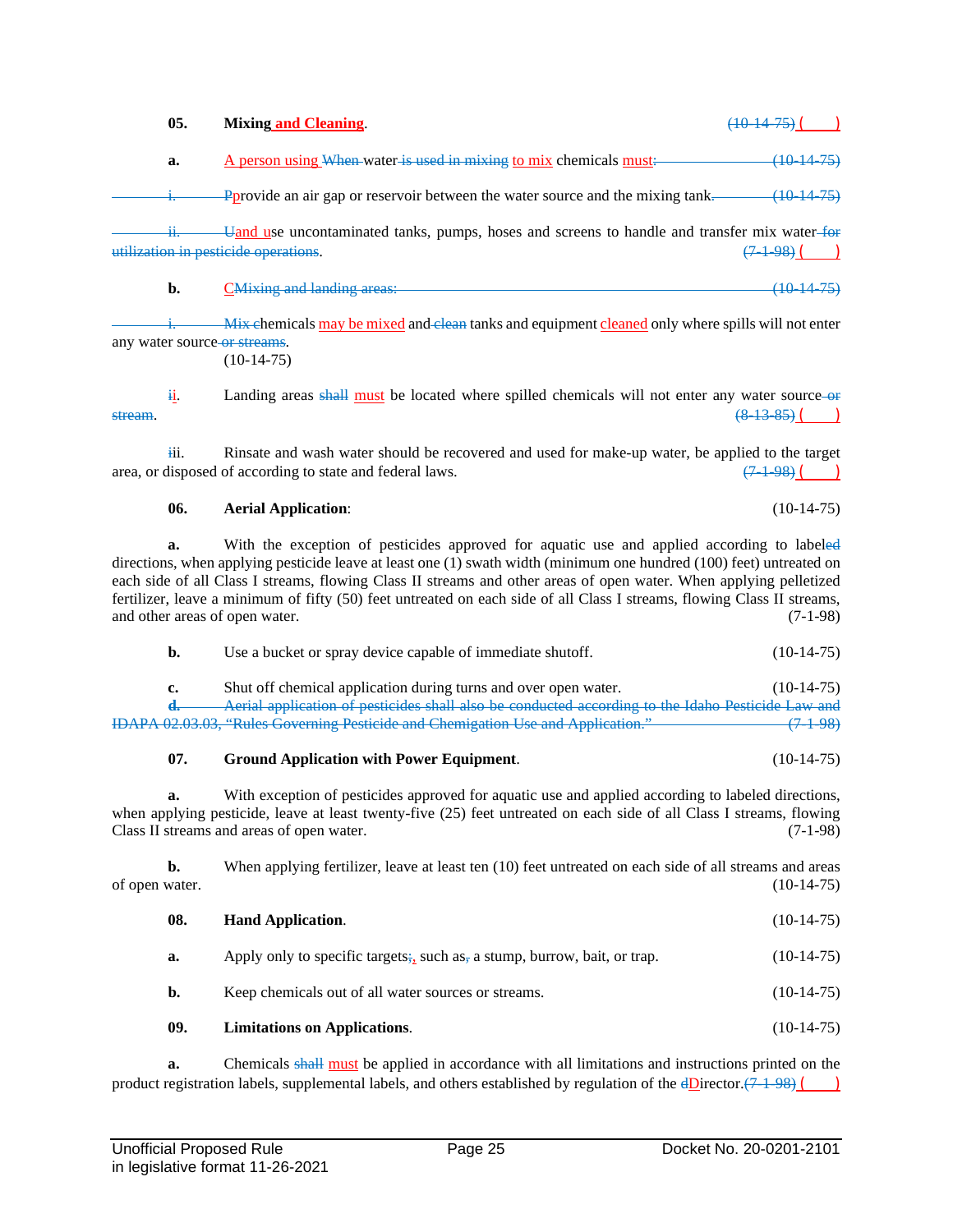| b.                               | Do not exceed allowable rates.                                                                       | $(7-1-98)$   |
|----------------------------------|------------------------------------------------------------------------------------------------------|--------------|
| c.                               | Prevent direct entry of chemicals into any water source or stream.                                   | $(8-13-85)$  |
| 10.                              | Daily Records of Chemical Applications.                                                              | $(10-14-75)$ |
| a.<br>operations which includes: | When pesticides are applied on forest land, the operator shall must maintain a daily record of spray | $(7-1-98)$   |
| i.                               | Date and time of day of application.                                                                 | $(8-13-85)$  |
| ii.                              | Name and address of owner of property treated.                                                       | $(8-13-85)$  |
| iii.                             | Purpose of the application (control of vegetation, control of Douglas fir tussoek moth, etc.).       | (8, 13, 85)  |
| iv.                              | Contractor's name and applicator's or pilot's name-when applied aerially. Contractor's name          |              |

applicator's name for ground application.  $(7\ 1\ 96)$  ( )

| V.   | Location of project (section, township, range and county). | $(10-14-75)$ |
|------|------------------------------------------------------------|--------------|
| V1.  | Air temperature (hourly).                                  | $(10-14-75)$ |
| V11. | Wind velocity and direction (hourly).                      | $(10-14-75)$ |

viii. Pesticides used including trade or brand name, EPA product registration number, mixture, application rate, carrier used and total amounts applied. (7-1-98)

**b.** Whenever fertilizers or soil amendments are applied, the operator-shall must maintain a daily record of such application which includes Subsection 060.10 and the name of the fertilizer or soil amendment and application rate.  $(7-1-98)$  (

**c.** The records required in Subsection 060.10 shall must be maintained in compliance with the recordkeeping requirements of IDAPA 02.03.03, "Rules Governing Pesticide and Chemigation Use and Application."  $(7-1.98)$ 

**d.** All records required in Subsection 060.10-shall must be retained for three (3) years. (7-1-98)

**11. Container Disposal**. Chemical containers shall must be: cleaned and removed from the forest and disposed of in a manner approved by the dDirector in accordance with applicable local, state and federal regulations; or removed for reuse in a manner consistent with label directions and applicable regulations of a state or local health department. Open burning of containers is prohibited.  $(7.1-98)$  (

**12. Spills**. Spills shall be reported and appropriate cleanup action taken in accordance with applicable state and federal laws and rules and regulations. In the event of a spill:  $(8-13-85)$  ()

**a.** All chemical accidents and spills shall must be reported immediately to the  $\frac{dD}{dx}$  (7.1.98) (  $\mathcal{L}$ 

**b.** If chemical is spilled, aAppropriate procedures shall must be taken immediately to control the spill source and contain the released material.  $(7.1-98)$  ()

**c.** It is the applicator's responsibility to The applicator must collect, remove, and dispose of the spilled material in accordance with applicable local, state and federal rules and regulationslaw and in a manner approved by the **dD**irector.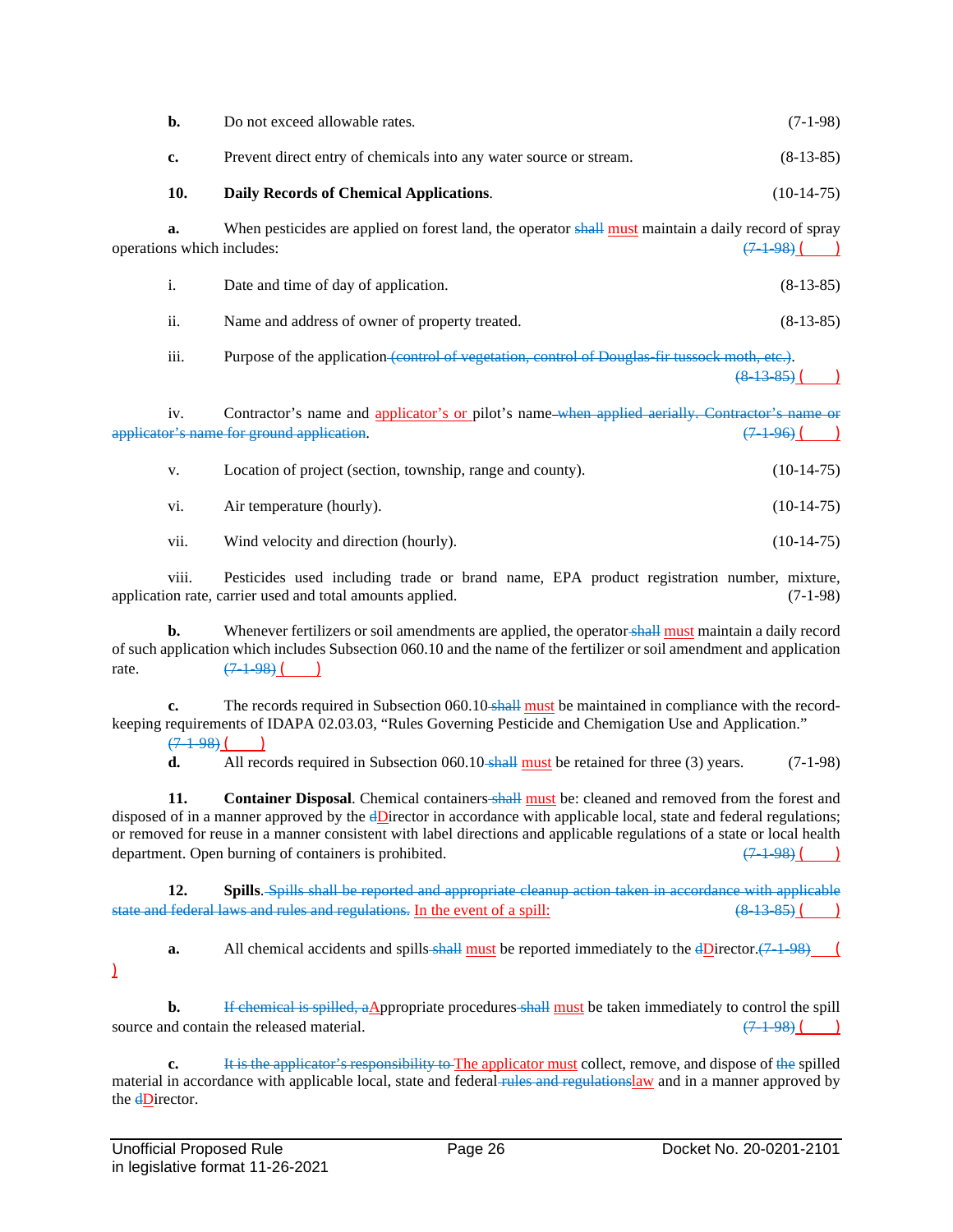**13. Misapplications**. Whenever chemicals are applied to the wrong site or pesticides are applied in a manner inconsistent with outside of the directions on the product label, it is the responsibility of the applicator to must report these those misapplications immediately to the dDirector.  $(7-1-98)$  ()

# **061. -- 069. (RESERVED)**

## **070. SLASHING MANAGEMENT.**

**01. Purpose**. To provide for management of slashing and fire hazard management resulting from harvesting, forest management, or improvement of forest tree species improvement, or defoliation caused by chemical applications in that manner necessary to protect reproduction and residual stands, reduce risk from fire, insects and disease or optimize the conditions for future forest tree species regeneration of forest tree species and to maintain air and water quality, fish and wildlife-habitat.

 $(10-14-75)$ 

**02. Commercial Slash**. Fuels and debris resulting from a forest practice involving removal of a commercial product shall must be managed as set forth in the Idaho Forestry Act, Title 38, Chapters 1 and 4, Idaho Code and the rules and regulations pertaining to forest fire protection.  $(7.1-96)$  (

**03. Non-Commercial Slash**. Fuels and debris resulting from a forest practice where no commercial product is removed shall must be managed in a manner as hereinafter designated under authority of the Idaho Forest Practices Act, Title 38, Chapter 13, Idaho Code. (1-24-78) ( ) (1-24-78) (

**a.** Within ten (10) days or a time mutually agreed upon following receipt by the dDepartment of the "Notification of Forest Practice" as provided in Subsection 020.05, the dDepartment shall will make a determination of the potential fire hazard and hazard reduction and/or hazard offsets, if any, needed to reduce, abate or offset the fire hazard. Such This determination shall will be based on a point system found in Paragraph 070.03.e.  $(7.1-96)$  ()

**b.** The operator, timber owner and landowner shall will be notified in writing of the determination made in Paragraph 070.03.a. above (on forms provided by the department) and of the hazard reductions and/or hazard offsets, if any, that must be accomplished by the operator, timber owner or landowner. The notification shall will specify a reasonable time period not to exceed twelve (12) months from the date the forest practice commenced in which to complete the hazard reduction completion and shall will specify the number of succeeding years that on site improvements or extra protection must be provided.  $(7\ 1\ 96)$ 

**c.** A release of all obligations under Subsection 070.03 shall will be granted in writing on forms provided by the department when the hazard reduction and/or hazard offsets have been accomplished. When hazard offsets are to be accomplished during succeeding years, the release shall will be conditioned upon the completion of the required hazard offsets. Notification of release shall will be mailed to the operator, timber owner and landowner within seven (7) days of the inspection by the  $\frac{dD}{dp}$  epartment. Inspections by the  $\frac{dD}{dp}$  will be made within ten (10) days of notification by the operator, timber owner or landowner unless otherwise mutually agreed upon.

 $(7-1.96)$  (

**d.** If the dDepartment determines upon inspection that the hazard reduction or hazard offsets have not been accomplished within the specified time limit, specified in Paragraph 070.03.b., the Department may grant extensions of time, each not to exceed three months,  $\frac{may}{head}$  if the  $\frac{dD}{d}$  if the determines that a diligent effort has been made and that conditions beyond the control of the party performing the hazard reduction or hazard offsets prevented completion. If an extension is not granted the dDepartment shall will proceed as required in Section 38- 1307, Idaho Code (Idaho Forest Practices Act).

 $(7 - 1 - 96)$ 

**e.** For the purpose of determining the potential fire hazard and the appropriate hazard reduction and/or hazard offsets, the Department will use a point system with using the following rating guides will be used by the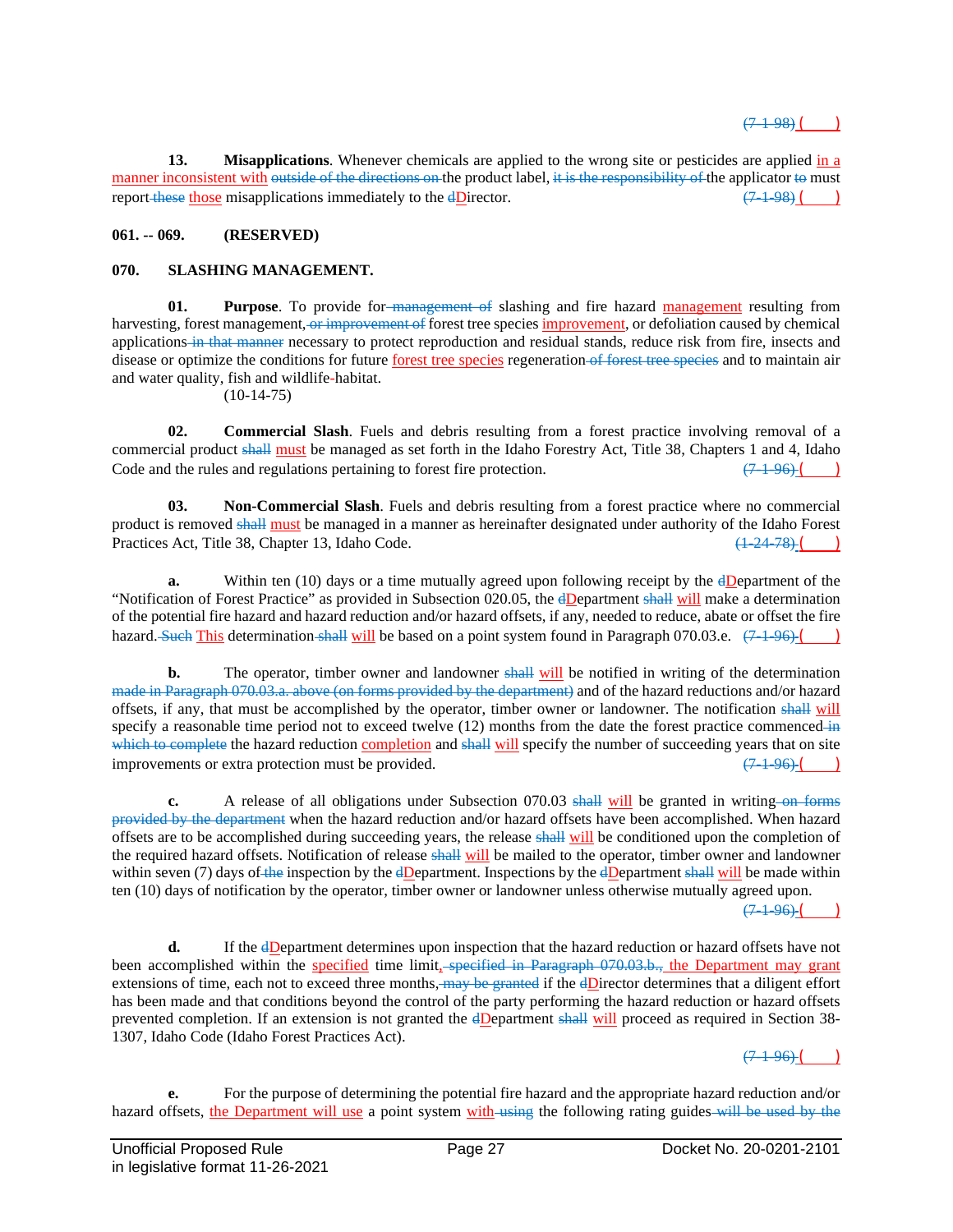department. A value of eighty (80) points or less for any individual forest practice under Paragraph Subsection 070.03, as determined by the dDepartment, will be sufficient to release the operator, timber owner and landowner of all further obligations under Subsection 070.03. Total points of the proposed forest practice will be determined from Tables I and II. If the total points are greater than eighty (80), modification of the thinning practice to reduce points may be made as determined by Tables I and II, slash hazard offsets may be scheduled to reduce points as determined by Table III or a combination of these options may be used to reduce the hazards to a point total of eighty (80) or less. Consideration will be given to the operator's, timber owner's and landowner's preference in selecting the options to reduce the points to eighty (80) or less.

## **TABLE I - HAZARD POINTS**

## **Hazard Points for Ponderosa Pine, Western Red Cedar or Western Hemlock**

|                    | <b>Thinned Stems Per Acre</b> |     |     |      |                |      |      |                |      |      |      |
|--------------------|-------------------------------|-----|-----|------|----------------|------|------|----------------|------|------|------|
| Ave.<br><b>DBH</b> | 250                           | 500 | 750 | 1000 | 1250           | 1500 | 1750 | 2000           | 2500 | 3000 | 4000 |
| 1                  | 1                             | 2   | 3   | 3    | $\overline{4}$ | 5    | 6    | $\overline{7}$ | 9    | 10   | 16   |
| $\overline{2}$     | 3                             | 6   | 9   | 13   | 16             | 22   | 25   | 30             | 36   | 42   | 51   |
| 3                  | $\overline{7}$                | 16  | 25  | 32   | 38             | 46   | 51   | 52             | 56   | 59   |      |
| $\overline{4}$     | 9                             | 22  | 32  | 40   | 50             | 52   | 54   | 56             | 60   |      |      |
| 5                  | 13                            | 28  | 40  | 51   | 54             | 56   | 59   | 60             |      |      |      |
| 6                  | 19                            | 36  | 51  | 54   | 58             | 60   | 60   |                |      |      |      |

# **Hazard Points for Douglas Fir, Grand Fir or Engelmann Spruce**

|                    | <b>Thinned Stems Per Acre</b> |                |     |                |      |                |      |      |      |      |      |
|--------------------|-------------------------------|----------------|-----|----------------|------|----------------|------|------|------|------|------|
| Ave.<br><b>DBH</b> | 250                           | 500            | 750 | 1000           | 1250 | 1500           | 1750 | 2000 | 2500 | 3000 | 4000 |
| 1                  | 1                             | 2              | 3   | $\overline{4}$ | 6    | $\overline{7}$ | 8    | 9    | 13   | 16   | 22   |
| $\overline{2}$     | $\overline{4}$                | $\overline{7}$ | 13  | 16             | 22   | 28             | 32   | 36   | 42   | 50   | 54   |
| 3                  | 8                             | 19             | 28  | 36             | 44   | 51             | 53   | 54   | 58   | 60   |      |
| $\overline{4}$     | 10                            | 25             | 36  | 46             | 51   | 54             | 57   | 59   | 60   |      |      |
| 5                  | 16                            | 32             | 46  | 52             | 56   | 59             | 60   | 60   |      |      |      |
| 6                  | 22                            | 40             | 52  | 56             | 60   | 60             | 60   |      |      |      |      |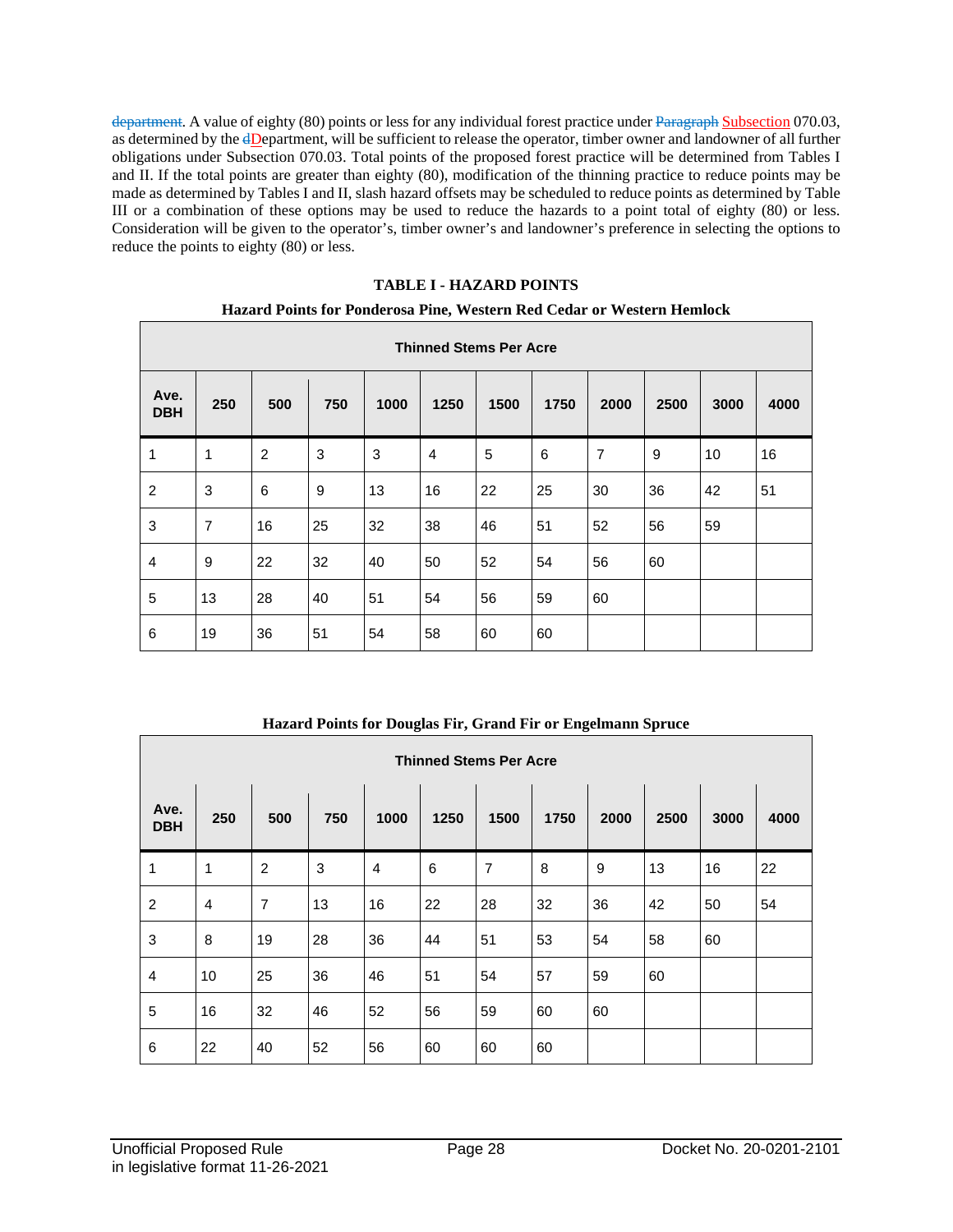|                    | <b>Thinned Stems Per Acre</b> |     |                |      |                |                |      |      |      |      |      |
|--------------------|-------------------------------|-----|----------------|------|----------------|----------------|------|------|------|------|------|
| Ave.<br><b>DBH</b> | 250                           | 500 | 750            | 1000 | 1250           | 1500           | 1750 | 2000 | 2500 | 3000 | 4000 |
| 1                  | 1                             | 2   | $\overline{2}$ | 3    | $\overline{4}$ | $\overline{4}$ | 5    | 6    | 8    | 9    | 13   |
| $\overline{2}$     | 3                             | 6   | 8              | 11   | 16             | 19             | 22   | 28   | 32   | 38   | 48   |
| 3                  | 6                             | 16  | 25             | 32   | 38             | 46             | 51   | 52   | 56   | 59   |      |
| $\overline{4}$     | 8                             | 16  | 28             | 36   | 44             | 50             | 52   | 54   | 58   |      |      |
| 5                  | 9                             | 22  | 32             | 42   | 50             | 53             | 55   | 57   |      |      |      |
| 6                  | 13                            | 28  | 40             | 50   | 53             | 56             | 59   |      |      |      |      |

# **Hazard Points for Western Larch, Lodgepole Pine or Western White Pine**

## **TABLE II - HAZARD POINTS WORKSHEET**

HAZARD CHARACTERISTICS HAZARD POINTS

| <b>Fuel Quantity</b> |                                            |           |           |            |
|----------------------|--------------------------------------------|-----------|-----------|------------|
|                      | Hazard points from Slash Hazard Table I 1/ |           |           |            |
|                      | Record number of trees/acre to be cut      |           |           |            |
| Average D.B.H.       |                                            |           |           |            |
|                      | Predominant species                        |           |           |            |
|                      |                                            |           |           |            |
|                      | Size of thinning block                     |           |           |            |
| <b>Points</b>        | $0 - 15$                                   | $16 - 30$ | $31 - 45$ | $46 - 601$ |
|                      |                                            |           |           |            |
| Acres                | 20                                         | $20 - 40$ | $40 - 80$ | 80         |
|                      |                                            |           |           |            |

# Site Factor

Record Slope \_\_\_\_\_\_\_\_\_\_% Aspect \_\_\_\_\_\_\_\_\_\_\_

Determine points from table below 1/

| <b>ASPECT</b> | <b>PERCENT SLOPE</b> |           |           |    |  |  |  |  |
|---------------|----------------------|-----------|-----------|----|--|--|--|--|
|               | $0 - 19$             | $20 - 39$ | $40 - 59$ | 60 |  |  |  |  |
| E or NE       | O                    | 5         | 10        | 20 |  |  |  |  |
| E or NW       | 0                    | 5         | 10        | 30 |  |  |  |  |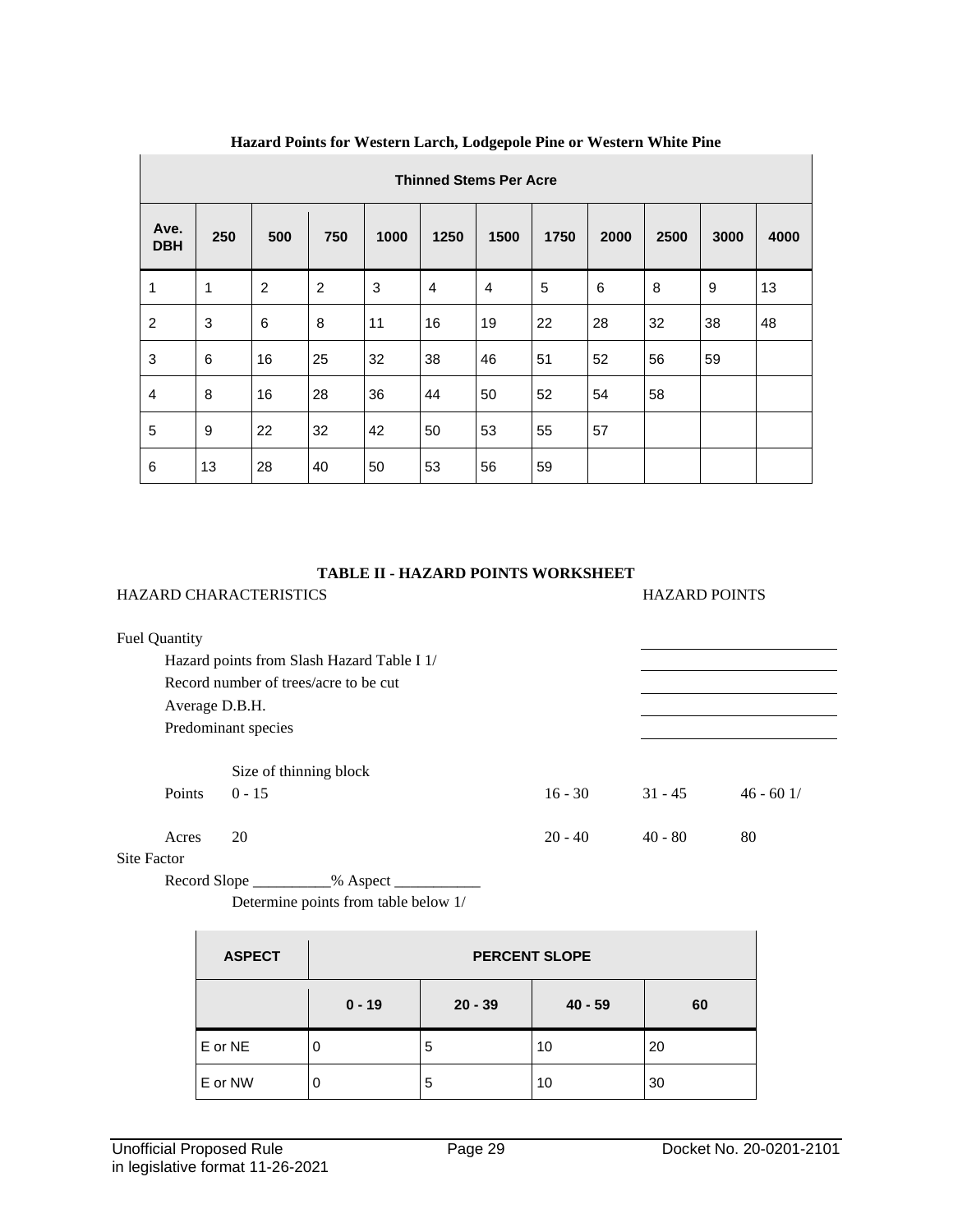| W or SE | ι.             | 10 | 30 | 40 |
|---------|----------------|----|----|----|
| S or SW | u              | 20 | 40 | 60 |
|         | Max. 60 points |    |    |    |

| <b>Other Factors</b>                                              |                   |
|-------------------------------------------------------------------|-------------------|
|                                                                   |                   |
| Condition of operating area before forest practice com-<br>mences | $0 - 20$ points   |
| Condition of adjoining area                                       | $0 - 20$ points   |
| Presence of snags and culls                                       | $0 - 5$ points    |
| Deterioration rate of slash                                       | $0 - 5$ points    |
| Time of year forest practice operation                            | 10 points         |
|                                                                   |                   |
| October thru December                                             | 2 points          |
| <b>August thru September</b>                                      | 4 points          |
| January thru April                                                | 7 points          |
| May thru July                                                     | 10 points         |
|                                                                   |                   |
| TOTAL FOREST PRACTICE AREA POINTS                                 | (Max. 240 points) |

# **TABLE III - HAZARD OFFSETS**

| <b>Offsets</b>                                                                   | <b>Hazard Point</b><br><b>Deductions</b> |
|----------------------------------------------------------------------------------|------------------------------------------|
| Physical Changes to the Hazard (1)                                               |                                          |
| (1) Points will be proportional to the amount of hazard disposed of or modified. |                                          |
| Disposal by burning or removal.                                                  | $0 - 160$                                |
| Modification by reducing depth through crushing, chipping or lopping.            | $0 - 60$                                 |
| On Site Improvements                                                             |                                          |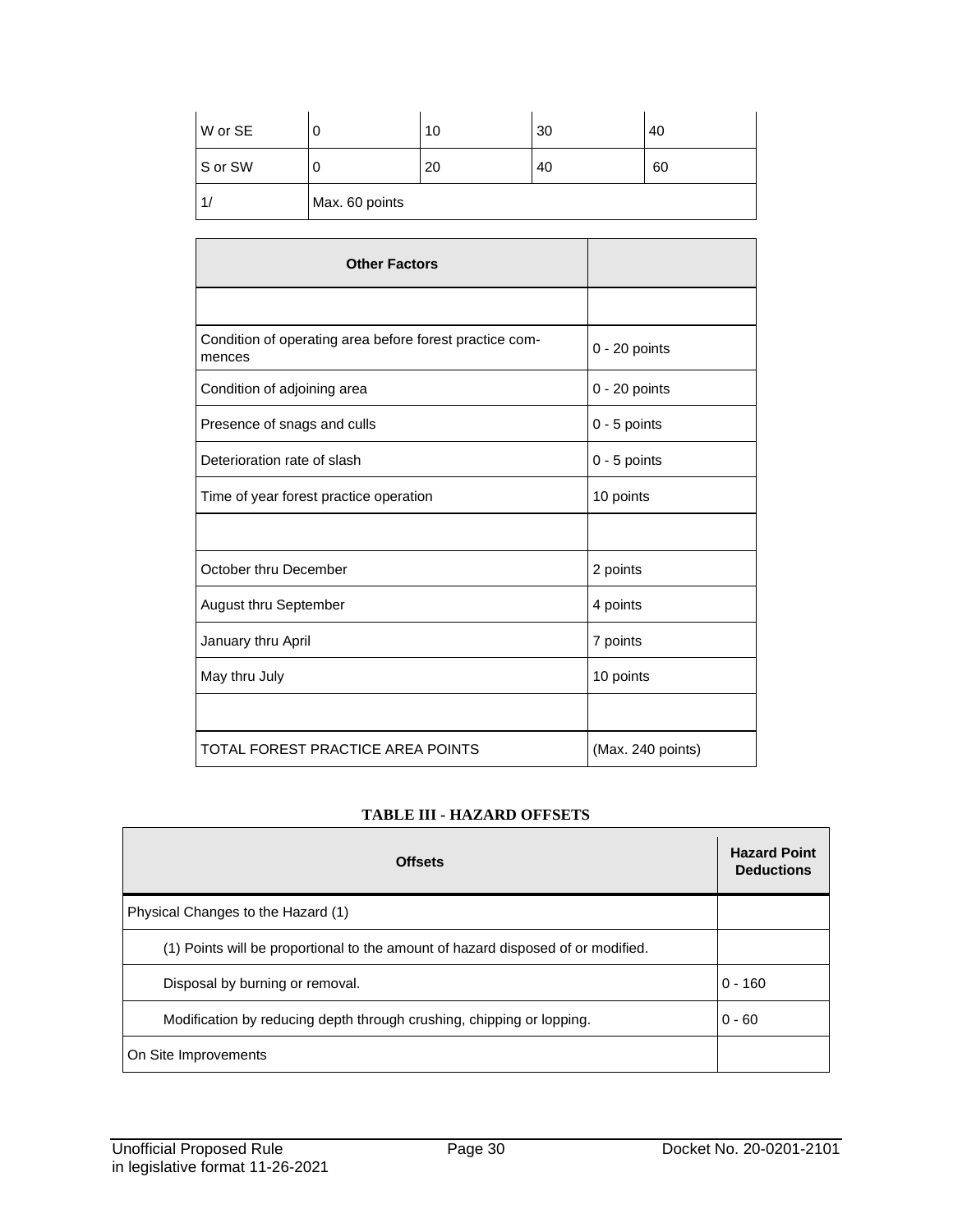| Condition of main access road to forest practice area should allow movement of heavy<br>trucks without difficulty.                                                                                                 | $0 - 5$  |
|--------------------------------------------------------------------------------------------------------------------------------------------------------------------------------------------------------------------|----------|
| Access control to forest practice area provided by closure to public traffic.                                                                                                                                      | $0 - 5$  |
| Availability of water for tankers within one mile of forest practice area or within three miles for<br>helicopter bucket use. Water supply to be sufficient to supply at least fifty thousand (50,000)<br>gallons. | $0 - 15$ |
| Buffer zones of unthinned areas at least two chains in width between roadways and thinned<br>areas.                                                                                                                | $0 - 10$ |
| Fuel breaks with slash hazard removal around and/or through forest practice area, located<br>so as to provide optimum fire control effect and of two to four chains in width.                                      | $0 - 25$ |
| Fire trails with fuel removed to expose mineral soil to a width of twelve (12) feet. Maximum<br>points allowed if combined with a fuel break.                                                                      | $0 - 15$ |
| <b>Extra Protection</b>                                                                                                                                                                                            |          |
| Increased attack capability such as retardant availability, increased attack manpower and<br>equipment. Must be in addition to regular forces normally available during the fire season.                           | $0 - 40$ |
| Fire detection and prevention increased beyond that normally available for lands in the fire<br>protection district.                                                                                               | $0 - 15$ |
| Initial attack time based on proximity of forest practice area to initial attack forces.                                                                                                                           | $0 - 5$  |
| Landowner protection plan which would provide extra fire protection on a voluntary basis<br>such as extra equipment and/or manpower.                                                                               | $0 - 5$  |

(1-24-78)

#### **071. PRESCRIBED FIRE.**

**01. Purpose**. Prescribed fire is a land management tool-with application in land management. Smoke from prescribed fires can have adverse impacts on ambient air quality or public health. It is the purpose of  $\sharp$ These rules to establish a management system for smoke from prescribed fires that will protect air quality.  $(7.1-96)$ 

**02. Notification**. The use of prescribed fire requires a valid notification in accordance with Subsection 020.05 to maintain air quality and to protect public health. Possession of a valid notification will not preclude meeting the fire safety requirements specified in Section 38-115, Idaho Code. (7-1-96)

**03. Recommended Practices**. To maintain air quality and protect public health the following practices are recommended: (7-1-96)

**a.** Slash and large woody debris piles should be compact and free of stumps, soil, snow, and nonwoody organic material. (7-1-96)

**b.** Piles should be fully cured, dried at least two (2) months, prior to ignition. Piles should be at least partially covered with a water-resistant material so they can be ignited after enough precipitation to lower the fire danger. (7-1-96)

**c.** Broadcast burns should be conducted within a prescription that minimizes adverse effects on air quality.  $(7-1-96)$